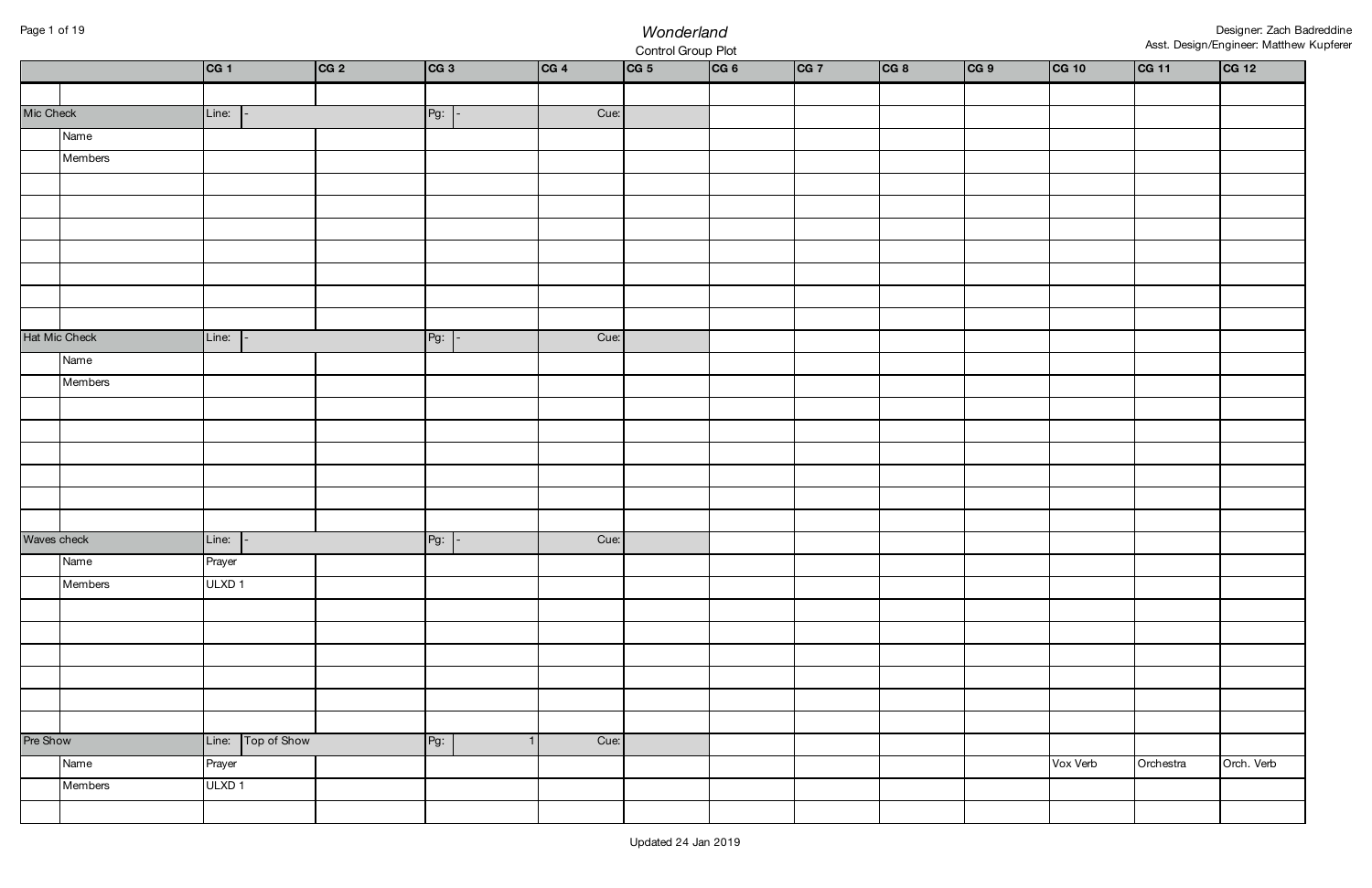## Page 2 of 19 *Wonderland* Control Group Plot

|          |                          | CG 1              |                           | CG 2                           | CG 3      | CG 4    | CG 5      | CG 6 | CG 7 | CG 8      | CG 9      | CG 10    | CG 11     | CG 12      |
|----------|--------------------------|-------------------|---------------------------|--------------------------------|-----------|---------|-----------|------|------|-----------|-----------|----------|-----------|------------|
|          | SQ 1 (Preshow)           |                   | Line: SM Cue              |                                | Pg:       |         | Cue: $1$  |      |      |           |           |          |           |            |
|          |                          |                   |                           |                                |           |         |           |      |      |           |           |          |           |            |
|          | SQ 5 (Preshow Out)       |                   | Line: SM Cue              |                                | Pg:       |         | Cue: $5$  |      |      |           |           |          |           |            |
|          |                          |                   |                           |                                |           |         |           |      |      |           |           |          |           |            |
| Overture |                          | Line:             | Prayer finish             |                                | Pg:       |         | Cue:      |      |      |           |           |          |           |            |
|          | Name                     |                   |                           |                                |           |         |           |      |      |           |           | Vox Verb | Orchestra | Orch. Verb |
|          | Members                  |                   |                           |                                |           |         |           |      |      |           |           |          |           |            |
|          |                          |                   |                           |                                |           |         |           |      |      |           |           |          |           |            |
|          |                          |                   |                           |                                |           |         |           |      |      |           |           |          |           |            |
|          |                          |                   |                           |                                |           |         |           |      |      |           |           |          |           |            |
|          |                          |                   |                           |                                |           |         |           |      |      |           |           |          |           |            |
|          | Rabbit Monologue 1       | Line:             | Rabbit walks on           |                                | Pg:       |         | Cue:      |      |      |           |           |          |           |            |
|          | Name                     | Chris             |                           | Rabbit                         |           |         |           |      |      |           |           | Vox Verb | Orchestra | Orch. Verb |
|          | Members                  | ULXD <sub>2</sub> |                           |                                |           |         |           |      |      |           |           |          |           |            |
|          |                          |                   |                           |                                |           |         |           |      |      |           |           |          |           |            |
|          |                          |                   |                           |                                |           |         |           |      |      |           |           |          |           |            |
|          |                          |                   |                           |                                |           |         |           |      |      |           |           |          |           |            |
|          |                          |                   |                           |                                |           |         |           |      |      |           |           |          |           |            |
|          | SQ 10 (Cell phone)       | Line:             | We have a lot to get      |                                | Pg:       |         | Cue: 10   |      |      |           |           |          |           |            |
|          |                          |                   |                           |                                |           |         |           |      |      |           |           |          |           |            |
|          | SQ 15 (Cell phone dies)  | Line:             | VISUAL: Stomps            |                                | Pg:       |         | Cue: $15$ |      |      |           |           |          |           |            |
|          |                          |                   |                           |                                |           |         |           |      |      |           |           |          |           |            |
|          | SQ 17 (Curtain up)       | Line:             |                           | VISUAL: Curtain starts to rise | $Pg$ :    |         | Cue: 17   |      |      |           |           |          |           |            |
|          |                          |                   |                           |                                |           |         |           |      |      |           |           |          |           |            |
|          | SQ 18 (Curtain complete) | Line:             | VISUAL: Curtain completes |                                | $Pg$ :    |         | Cue: 18   |      |      |           |           |          |           |            |
|          |                          |                   |                           |                                |           |         |           |      |      |           |           |          |           |            |
|          | Rabbit Monologue 2       | Line:             | Oh, for heaven's sakes!   |                                | Pg:       |         | Cue:      |      |      |           |           |          |           |            |
|          | Name                     |                   |                           | Rabbit                         | Everheart | Quizzle |           |      |      | Male      | Female    | Vox Verb | Orchestra | Orch. Verb |
|          | Members                  |                   |                           |                                | Queen     | Hatter  |           |      |      | Parker W  | Kennedy J |          |           |            |
|          |                          |                   |                           |                                |           |         |           |      |      | Clayton C | Chelsea R |          |           |            |
|          |                          |                   |                           |                                |           |         |           |      |      | Travis L  | Sasha F   |          |           |            |
|          |                          |                   |                           |                                |           |         |           |      |      | Nathan H  | Calee G   |          |           |            |
|          |                          |                   |                           |                                |           |         |           |      |      |           |           |          |           |            |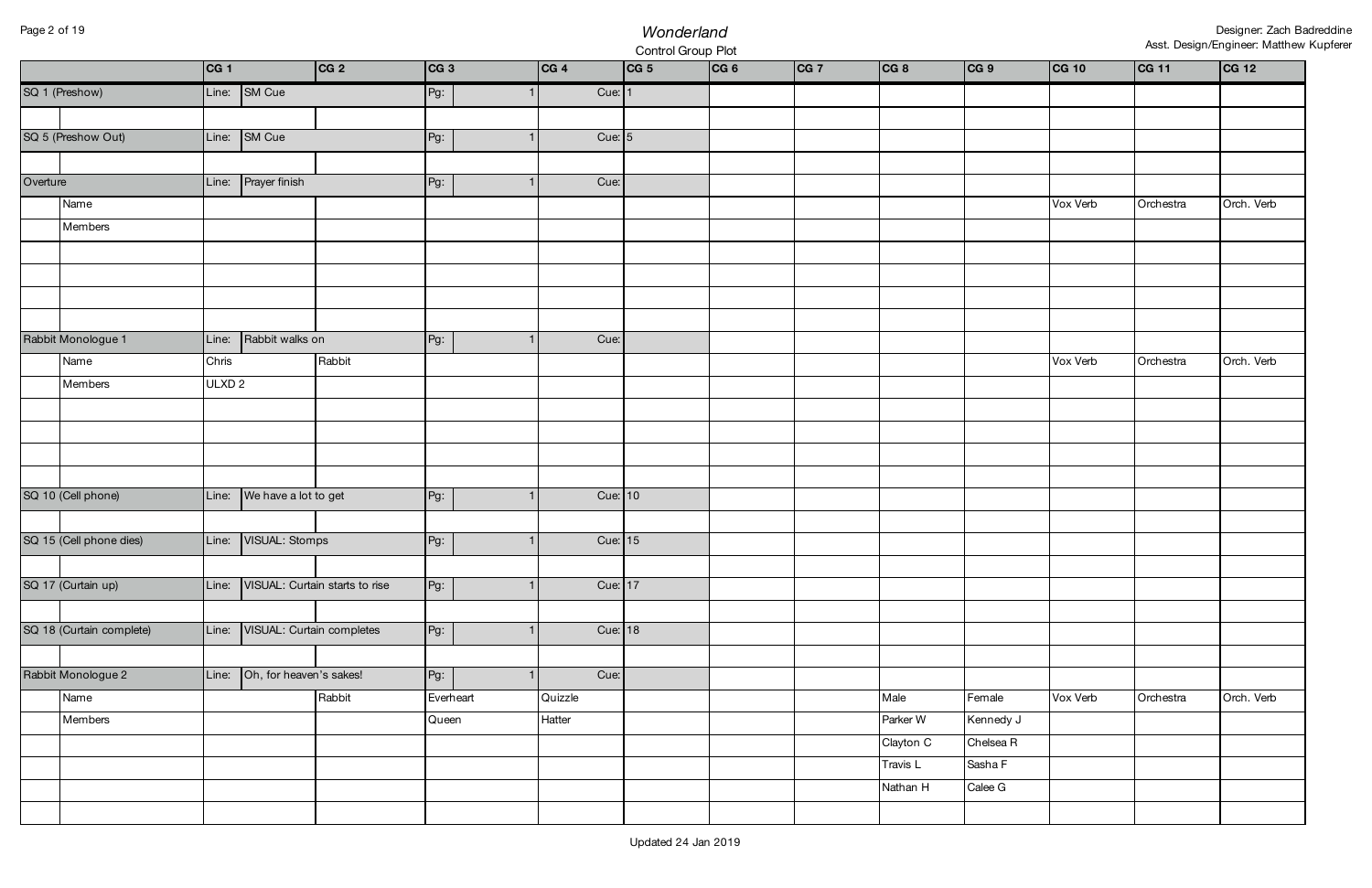## Page 3 of 19 *Wonderland* Control Group Plot

|             |                           | CG 1  |                     | CG 2   | CG 3      |                | CG 4    |           | CG 5  | CG 6               | CG 7 | CG 8      | CG 9      | CG 10    | CG 11     | CG 12      |
|-------------|---------------------------|-------|---------------------|--------|-----------|----------------|---------|-----------|-------|--------------------|------|-----------|-----------|----------|-----------|------------|
|             | SQ 20 (Snow)              | Line: | Its snowing outside |        | Pg:       |                |         | Cue: 20   |       |                    |      |           |           |          |           |            |
|             |                           |       |                     |        |           |                |         |           |       |                    |      |           |           |          |           |            |
| Worst Day 1 |                           | Line: | That's Better       |        | $Pg$ :    |                |         | Cue: $25$ |       | Fade up the faders |      |           |           |          |           |            |
|             | Name                      | Alice |                     | Rabbit | Everheart |                | Quizzle |           |       |                    |      | Male      | Female    | Vox Verb | Orchestra | Orch. Verb |
|             | Members                   |       |                     |        | Queen     |                | Hatter  |           |       |                    |      | Parker W  | Kennedy J |          |           |            |
|             |                           |       |                     |        |           |                |         |           |       |                    |      | Clayton C | Chelsea R |          |           |            |
|             |                           |       |                     |        |           |                |         |           |       |                    |      | Travis L  | Sasha F   |          |           |            |
|             |                           |       |                     |        |           |                |         |           |       |                    |      | Nathan H  | Calee G   |          |           |            |
|             |                           |       |                     |        |           |                |         |           |       |                    |      |           |           |          |           |            |
|             |                           |       |                     |        |           |                |         |           |       |                    |      |           |           |          |           |            |
|             |                           |       |                     |        |           |                |         |           |       |                    |      |           |           |          |           |            |
|             | Worst Day 2 (Alice phone) | Line: | SQ30                |        | $Pg$ :    | $\overline{2}$ |         | Cue: $30$ |       | Bring down verb    |      |           |           |          |           |            |
|             | Name                      | Alice |                     | Rabbit | Everheart |                | Quizzle |           | Chloe |                    |      | Male      | Female    | Vox Verb | Orchestra | Orch. Verb |
|             | Members                   |       |                     |        | Queen     |                | Hatter  |           |       |                    |      | Parker W  | Kennedy J |          |           |            |
|             |                           |       |                     |        |           |                |         |           |       |                    |      | Clayton C | Chelsea R |          |           |            |
|             |                           |       |                     |        |           |                |         |           |       |                    |      | Travis L  | Sasha F   |          |           |            |
|             |                           |       |                     |        |           |                |         |           |       |                    |      | Nathan H  | Calee G   |          |           |            |
|             |                           |       |                     |        |           |                |         |           |       |                    |      |           |           |          |           |            |
|             |                           |       |                     |        |           |                |         |           |       |                    |      |           |           |          |           |            |
| Worst Day 3 |                           | Line: | You get the idea    |        | $Pg$ :    | $\mathbf{3}$   |         | Cue:      |       | Bring up verb      |      |           |           |          |           |            |
|             | Name                      | Alice |                     | Rabbit | Everheart |                | Quizzle |           |       |                    |      | Male      | Female    | Vox Verb | Orchestra | Orch. Verb |
|             | Members                   |       |                     |        | Queen     |                | Hatter  |           |       |                    |      | Parker W  | Kennedy J |          |           |            |
|             |                           |       |                     |        |           |                |         |           |       |                    |      | Clayton C | Chelsea R |          |           |            |
|             |                           |       |                     |        |           |                |         |           |       |                    |      | Travis L  | Sasha F   |          |           |            |
|             |                           |       |                     |        |           |                |         |           |       |                    |      | Nathan H  | Calee G   |          |           |            |
|             |                           |       |                     |        |           |                |         |           |       |                    |      |           |           |          |           |            |
|             |                           |       |                     |        |           |                |         |           |       |                    |      |           |           |          |           |            |
|             |                           |       |                     |        |           |                |         |           |       |                    |      |           |           |          |           |            |
| Home        |                           | Line: | End of Worst Day    |        | $Pg$ :    | 5              |         | Cue:      |       |                    |      |           |           |          |           |            |
|             | Name                      | Alice |                     | Chloe  | Jack      |                |         |           |       |                    |      |           |           | Vox Verb | Orchestra | Orch. Verb |
|             | Members                   |       |                     |        |           |                |         |           |       |                    |      |           |           |          |           |            |
|             |                           |       |                     |        |           |                |         |           |       |                    |      |           |           |          |           |            |
|             |                           |       |                     |        |           |                |         |           |       |                    |      |           |           |          |           |            |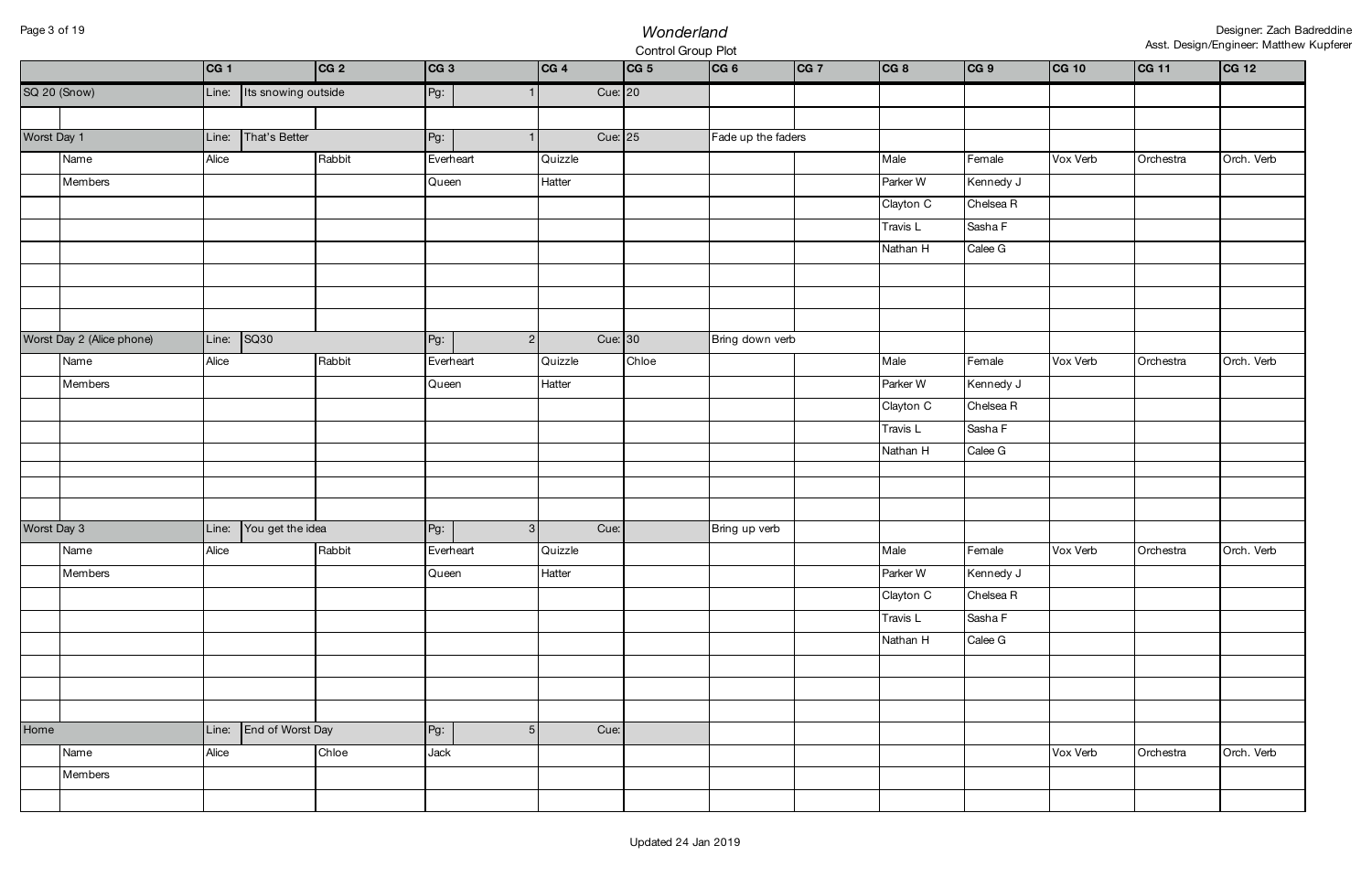# Page 4 of 19 *Wonderland* Control Group Plot

|              |                            | CG 1  |                       | CG 2                       | CG 3   |    | CG 4    | CG 5            | CG 6 | CG 7 | CG 8   | CG 9   | CG 10    | CG 11     | CG 12      |
|--------------|----------------------------|-------|-----------------------|----------------------------|--------|----|---------|-----------------|------|------|--------|--------|----------|-----------|------------|
| Jack Leaves  |                            | Line: |                       | When are you and Dad gonna | $Pg$ : | 7  | Cue:    |                 |      |      |        |        |          |           |            |
|              | Name                       | Alice |                       | Chloe                      |        |    |         |                 |      |      |        |        | Vox Verb | Orchestra | Orch. Verb |
|              | Members                    |       |                       |                            |        |    |         |                 |      |      |        |        |          |           |            |
|              |                            |       |                       |                            |        |    |         |                 |      |      |        |        |          |           |            |
|              |                            |       |                       |                            |        |    |         |                 |      |      |        |        |          |           |            |
|              |                            |       |                       |                            |        |    |         |                 |      |      |        |        |          |           |            |
|              |                            |       |                       |                            |        |    |         |                 |      |      |        |        |          |           |            |
|              |                            |       |                       |                            |        |    |         |                 |      |      |        |        |          |           |            |
|              |                            |       |                       |                            |        |    |         |                 |      |      |        |        |          |           |            |
|              | SQ 40 (Door 1 flies in)    | Line: | VISUAL: Door flies in |                            | $Pg$ : | 9  | Cue: 40 |                 |      |      |        |        |          |           |            |
|              |                            |       |                       |                            |        |    |         |                 |      |      |        |        |          |           |            |
|              | Chloe leaves (Watch Alarm) | Line: | I'm Late              |                            | Pg:    | 10 | Cue: 45 |                 |      |      |        |        |          |           |            |
|              | Name                       | Alice |                       |                            |        |    |         |                 |      |      |        |        | Vox Verb | Orchestra | Orch. Verb |
|              | Members                    |       |                       |                            |        |    |         |                 |      |      |        |        |          |           |            |
|              |                            |       |                       |                            |        |    |         |                 |      |      |        |        |          |           |            |
|              |                            |       |                       |                            |        |    |         |                 |      |      |        |        |          |           |            |
|              |                            |       |                       |                            |        |    |         |                 |      |      |        |        |          |           |            |
|              |                            |       |                       |                            |        |    |         |                 |      |      |        |        |          |           |            |
|              |                            |       |                       |                            |        |    |         |                 |      |      |        |        |          |           |            |
|              | Down the Rabbit Hole       | Line: | Song change           |                            |        | 10 |         | Cue: Waves only |      |      |        |        |          |           |            |
|              |                            |       |                       |                            | $Pg$ : |    |         |                 |      |      |        |        |          |           |            |
| Wonderland 1 |                            | Line: | Isn't real at all?    |                            | $Pg$ : | 10 | Cue:    |                 |      |      |        |        |          |           |            |
|              | Name                       | Alice |                       |                            |        |    |         |                 |      |      | Male   | Female | Vox Verb | Orchestra | Orch. Verb |
|              | Members                    |       |                       |                            |        |    |         |                 |      |      | All    |        |          |           |            |
|              |                            |       |                       |                            |        |    |         |                 |      |      | Dayne  |        |          |           |            |
|              |                            |       |                       |                            |        |    |         |                 |      |      | Morris |        |          |           |            |
|              |                            |       |                       |                            |        |    |         |                 |      |      | Rabbit |        |          |           |            |
|              |                            |       |                       |                            |        |    |         |                 |      |      |        |        |          |           |            |
|              |                            |       |                       |                            |        |    |         |                 |      |      |        |        |          |           |            |
|              |                            |       |                       |                            |        |    |         |                 |      |      |        |        |          |           |            |
|              |                            |       |                       |                            |        |    |         |                 |      |      |        |        |          |           |            |
|              |                            |       |                       |                            |        |    |         |                 |      |      |        |        |          |           |            |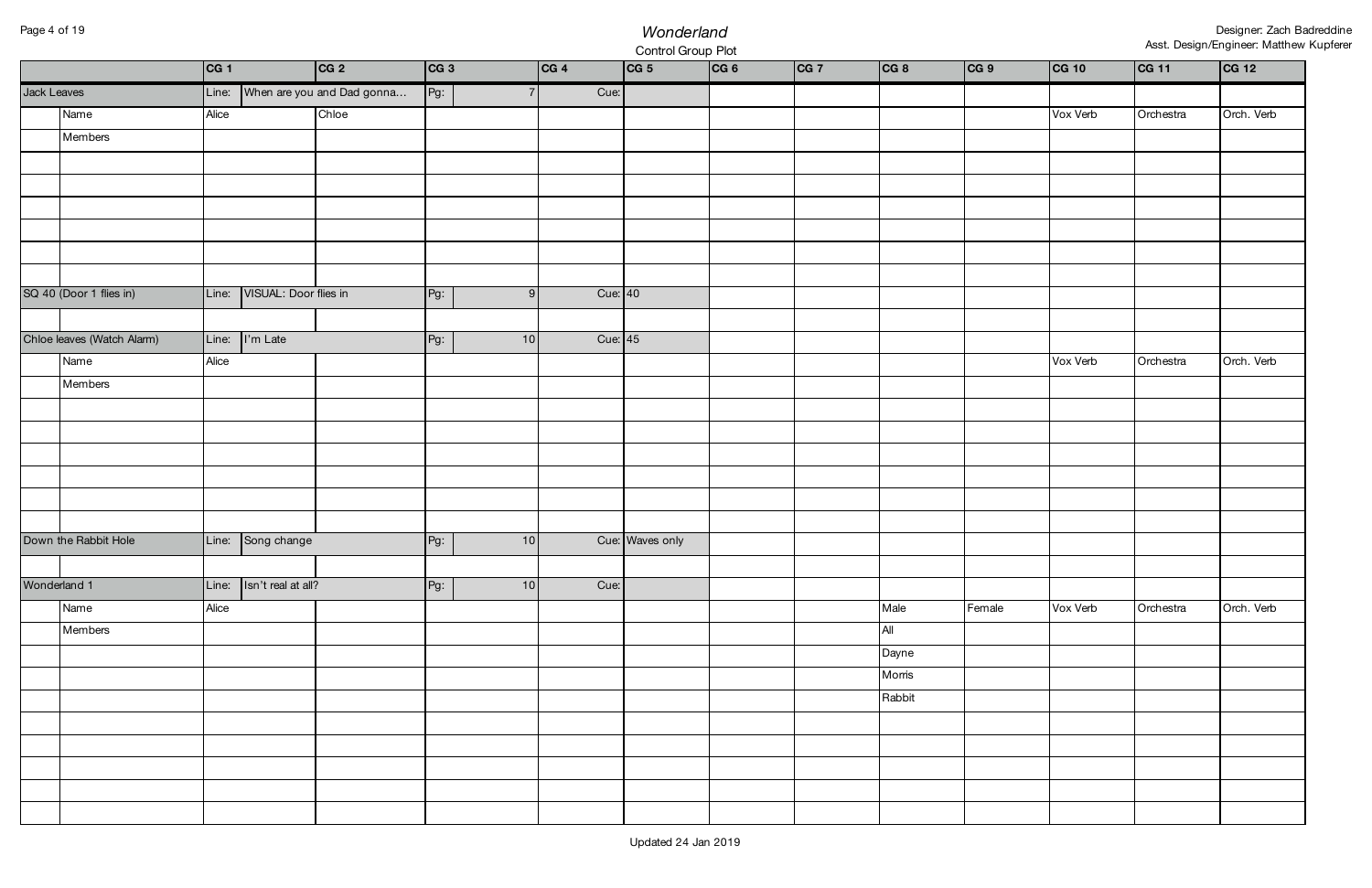# Page 5 of 19 *Wonderland* Control Group Plot

|              | CG 1  |                              | CG 2                               | CG 3       |    | CG 4    | CG 5    | CG 6   | CG 7   | CG 8          | CG 9                 | CG 10    | CG 11     | CG 12      |
|--------------|-------|------------------------------|------------------------------------|------------|----|---------|---------|--------|--------|---------------|----------------------|----------|-----------|------------|
| Wonderland 2 |       | Line: Don't get all insecure |                                    | $Pg$ :     | 11 | Cue:    |         |        |        |               |                      |          |           |            |
| Name         | Alice |                              | Morris                             | Rabbit     |    | Jessica | Calee   | Nathan | Sariah | Hannah        | Knights              | Vox Verb | Orchestra | Orch. Verb |
| Members      |       |                              |                                    |            |    |         |         |        |        |               | McCade M             |          |           |            |
|              |       |                              |                                    |            |    |         |         |        |        |               | Brendon F            |          |           |            |
|              |       |                              |                                    |            |    |         |         |        |        |               | Ethan C              |          |           |            |
|              |       |                              |                                    |            |    |         |         |        |        |               | Cameron R            |          |           |            |
|              |       |                              |                                    |            |    |         |         |        |        |               |                      |          |           |            |
|              |       |                              |                                    |            |    |         |         |        |        |               |                      |          |           |            |
| Wonderland 3 |       | Line: And close the borders  |                                    | Pg:        | 11 | Cue:    |         |        |        |               |                      |          |           |            |
| Name         | Alice |                              | Morris                             | Rabbit     |    | Travus  |         |        |        | Male          | Female               | Vox Verb | Orchestra | Orch. Verb |
| Members      |       |                              |                                    |            |    |         |         |        |        | All           |                      |          |           |            |
|              |       |                              |                                    |            |    |         |         |        |        | Dayne         |                      |          |           |            |
|              |       |                              |                                    |            |    |         |         |        |        | minus Travus  |                      |          |           |            |
|              |       |                              |                                    |            |    |         |         |        |        |               |                      |          |           |            |
|              |       |                              |                                    |            |    |         |         |        |        |               |                      |          |           |            |
|              |       |                              |                                    |            |    |         |         |        |        |               |                      |          |           |            |
| Wonderland 4 |       |                              | Line: Tell me what's the deal here | $Pg$ :     | 12 | Cue:    |         |        |        |               |                      |          |           |            |
| Name         |       |                              |                                    |            |    |         |         |        |        |               |                      |          |           |            |
|              | Alice |                              |                                    |            |    |         |         |        |        | Male          | Female               | Vox Verb | Orchestra | Orch. Verb |
| Members      |       |                              |                                    |            |    |         |         |        |        | All           | All                  |          |           |            |
|              |       |                              |                                    |            |    |         |         |        |        | Dayne         |                      |          |           |            |
|              |       |                              |                                    |            |    |         |         |        |        | Rabbit        |                      |          |           |            |
|              |       |                              |                                    |            |    |         |         |        |        | Morris        |                      |          |           |            |
|              |       |                              |                                    |            |    |         |         |        |        |               |                      |          |           |            |
|              |       |                              |                                    |            |    |         |         |        |        |               |                      |          |           |            |
|              |       |                              |                                    |            |    |         |         |        |        |               |                      |          |           |            |
| Wonderland 5 | Line: | Just in a cooler Way         |                                    | Pg:        | 12 | Cue:    |         |        |        |               |                      |          |           |            |
| Name         | Alice |                              | Sasha                              | Chelsea    |    | Rabbit  | Clayton | Summer |        | Male          | Female               | Vox Verb | Orchestra | Orch. Verb |
| Members      |       |                              | *Start up*                         | *Start up* |    |         |         |        |        | All           | Bailee J             |          |           |            |
|              |       |                              |                                    |            |    |         |         |        |        | Dayne         | Kennedy J            |          |           |            |
|              |       |                              |                                    |            |    |         |         |        |        | Morris        | Hannah H             |          |           |            |
|              |       |                              |                                    |            |    |         |         |        |        | Minus Clayton | Sariah L             |          |           |            |
|              |       |                              |                                    |            |    |         |         |        |        |               | Calee G<br>Jessica S |          |           |            |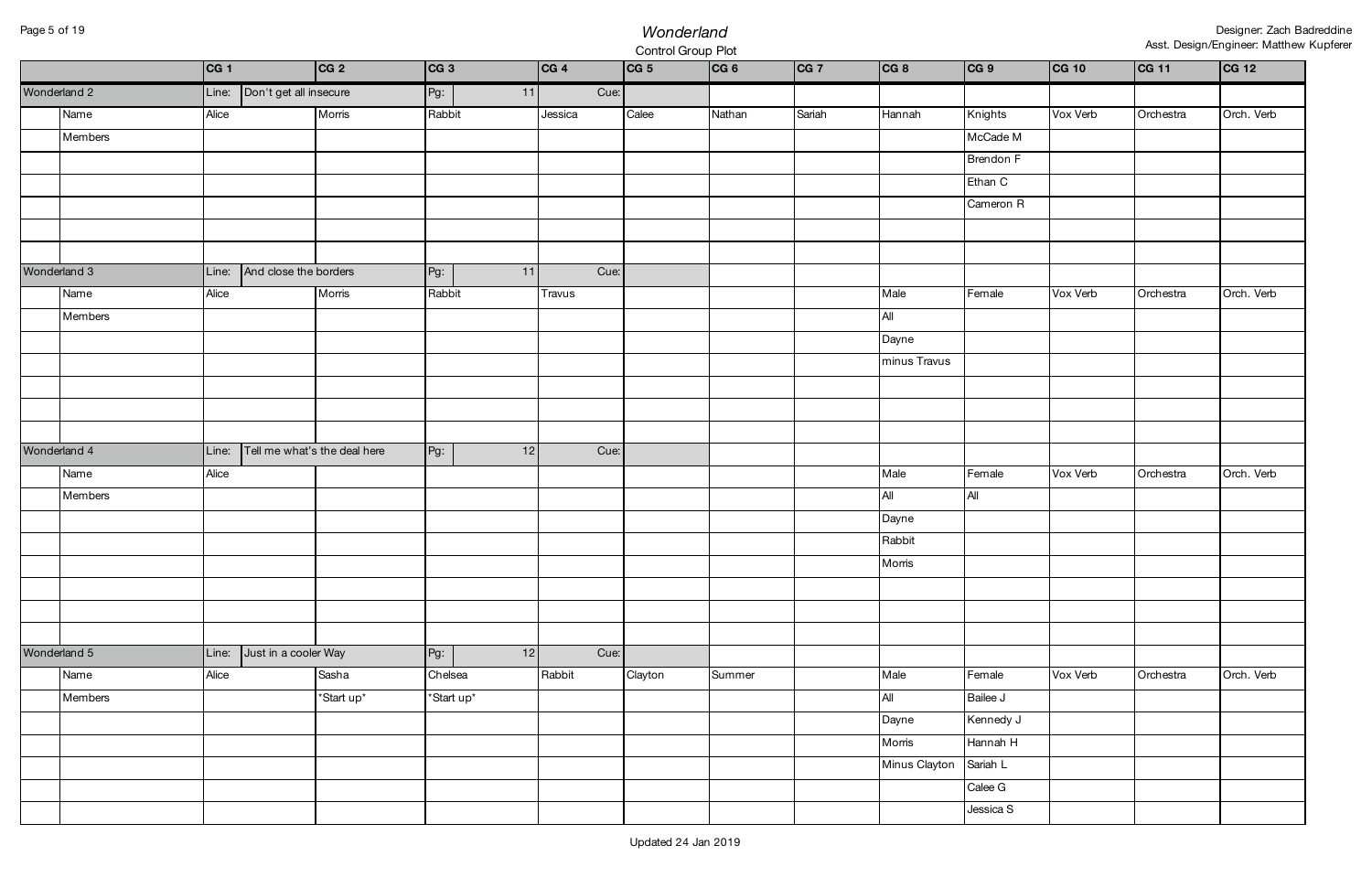## Page 6 of 19 *Wonderland* Control Group Plot

|               |                            | CG 1  |                            | CG 2                                 | CG 3   |    | CG 4    | the process of the process and the contracts<br> CG 5 | CG 6          | CG 7 | CG 8   | CG 9    | CG 10    | CG 11     | CG 12      |
|---------------|----------------------------|-------|----------------------------|--------------------------------------|--------|----|---------|-------------------------------------------------------|---------------|------|--------|---------|----------|-----------|------------|
|               | Wonderland 6               |       | Line: Get it into Gear     |                                      | $Pg$ : | 13 | Cue:    |                                                       |               |      |        |         |          |           |            |
|               | Name                       | Alice |                            |                                      |        |    |         |                                                       |               |      | Male   | Female  | Vox Verb | Orchestra | Orch. Verb |
|               | Members                    |       |                            |                                      |        |    |         |                                                       |               |      | All    | All     |          |           |            |
|               |                            |       |                            |                                      |        |    |         |                                                       |               |      | Dayne  |         |          |           |            |
|               |                            |       |                            |                                      |        |    |         |                                                       |               |      | Morris |         |          |           |            |
|               |                            |       |                            |                                      |        |    |         |                                                       |               |      | Rabbit |         |          |           |            |
|               |                            |       |                            |                                      |        |    |         |                                                       |               |      |        |         |          |           |            |
|               |                            |       |                            |                                      |        |    |         |                                                       |               |      |        |         |          |           |            |
|               |                            |       |                            |                                      |        |    |         |                                                       |               |      |        |         |          |           |            |
|               | Drink me (Door 2 flies in) | Line: | VISUAL: Door flies in      |                                      | $Pg$ : | 14 | Cue: 58 |                                                       |               |      |        |         |          |           |            |
|               | Name                       | Alice |                            | Girls                                |        |    |         |                                                       |               |      |        |         | Vox Verb | Orchestra | Orch. Verb |
|               | Members                    |       |                            | Kennedy                              |        |    |         |                                                       |               |      |        |         |          |           |            |
|               |                            |       |                            | Bailey                               |        |    |         |                                                       |               |      |        |         |          |           |            |
|               |                            |       |                            | Hannah                               |        |    |         |                                                       |               |      |        |         |          |           |            |
|               |                            |       |                            |                                      |        |    |         |                                                       |               |      |        |         |          |           |            |
|               |                            |       |                            |                                      |        |    |         |                                                       |               |      |        |         |          |           |            |
|               |                            |       |                            |                                      |        |    |         |                                                       |               |      |        |         |          |           |            |
|               |                            |       |                            |                                      |        |    |         |                                                       |               |      |        |         |          |           |            |
| Caterpillar 1 |                            | Line: | and go quickly around here |                                      | $Pg$ : | 14 | Cue:    |                                                       | Bring up verb |      |        |         |          |           |            |
|               | Name                       | Alice |                            | Caterpillar                          |        |    |         |                                                       |               |      |        | Legs    | Vox Verb | Orchestra | Orch. Verb |
|               | Members                    |       |                            |                                      |        |    |         |                                                       |               |      |        | Sariah  |          |           |            |
|               |                            |       |                            |                                      |        |    |         |                                                       |               |      |        | Chelsea |          |           |            |
|               |                            |       |                            |                                      |        |    |         |                                                       |               |      |        | Summer  |          |           |            |
|               |                            |       |                            |                                      |        |    |         |                                                       |               |      |        | Sasha   |          |           |            |
|               |                            |       |                            |                                      |        |    |         |                                                       |               |      |        | Calee   |          |           |            |
|               |                            |       |                            |                                      |        |    |         |                                                       |               |      |        | Jessica |          |           |            |
|               |                            |       |                            |                                      |        |    |         |                                                       |               |      |        |         |          |           |            |
| Caterpillar 2 |                            |       |                            | Line: My name is Alice. Who are you? | $Pg$ : | 15 |         | Cue: Waves only                                       |               |      |        |         |          |           |            |
|               |                            |       |                            |                                      |        |    |         |                                                       |               |      |        |         |          |           |            |
|               | SQ 65 (Magic Glasses)      | Line: | VISUAL: Puts on glasses    |                                      | $Pg$ : | 16 | Cue: 65 |                                                       |               |      |        |         |          |           |            |
|               |                            |       |                            |                                      |        |    |         |                                                       |               |      |        |         |          |           |            |
|               |                            |       |                            |                                      |        |    |         |                                                       |               |      |        |         |          |           |            |
|               |                            |       |                            |                                      |        |    |         |                                                       |               |      |        |         |          |           |            |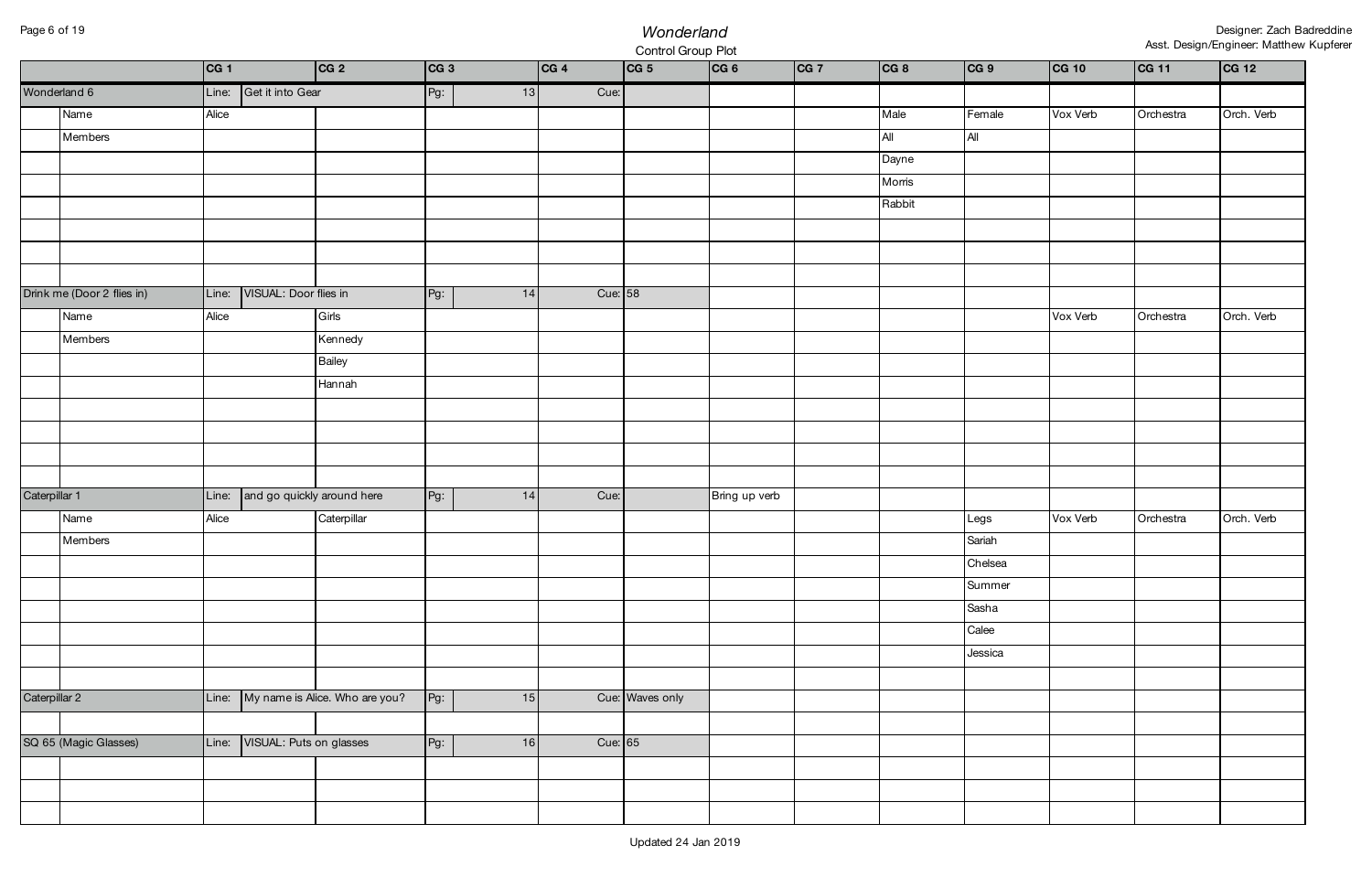# Page 7 of 19 *Wonderland* Control Group Plot

|              |                               | CG 1  |                           | CG 2                            | CG 3         | CG 4    | CG 5            | CG 6 | CG 7 | CG 8    | CG 9    | CG 10    | CG 11     | CG 12      |
|--------------|-------------------------------|-------|---------------------------|---------------------------------|--------------|---------|-----------------|------|------|---------|---------|----------|-----------|------------|
|              | Go With the Flow              | Line: | See what alice sees       |                                 | Pg:<br>17    | Cue:    |                 |      |      |         |         |          |           |            |
|              | Name                          | Alice |                           | Gata                            | E. Gtr       |         |                 |      |      | Cats    | Kittens | Vox Verb | Orchestra | Orch. Verb |
|              | Members                       |       |                           |                                 |              |         |                 |      |      | Dayne   | Bailee  |          |           |            |
|              |                               |       |                           |                                 |              |         |                 |      |      | Brendon | Kennedy |          |           |            |
|              |                               |       |                           |                                 |              |         |                 |      |      | Parker  | Hannah  |          |           |            |
|              |                               |       |                           |                                 |              |         |                 |      |      | Clatyon | Sariah  |          |           |            |
|              |                               |       |                           |                                 |              |         |                 |      |      | Travus  | Chelsea |          |           |            |
|              |                               |       |                           |                                 |              |         |                 |      |      | Nathan  | Summer  |          |           |            |
|              |                               |       |                           |                                 |              |         |                 |      |      |         |         |          |           |            |
|              | SQ 75 (Honk Honk)             | Line: | End of applause           |                                 | Pg:<br>17    | Cue: 75 |                 |      |      |         |         |          |           |            |
|              |                               |       |                           |                                 |              |         |                 |      |      |         |         |          |           |            |
|              | SQ 90 (Go w/ the flow swoosh) | Line: | VISUAL: Gestures to shoes |                                 | $Pg$ :<br>21 | Cue: 90 |                 |      |      |         |         |          |           |            |
|              |                               |       |                           |                                 |              |         |                 |      |      |         |         |          |           |            |
| The Watch    |                               | Line: | Adios, chica!             |                                 | Pg:<br>21    | Cue:    |                 |      |      |         |         |          |           |            |
|              | Name                          | Alice |                           | Rabbit                          |              |         |                 |      |      |         |         | Vox Verb | Orchestra | Orch. Verb |
|              | Members                       |       |                           |                                 |              |         |                 |      |      |         |         |          |           |            |
|              |                               |       |                           |                                 |              |         |                 |      |      |         |         |          |           |            |
|              |                               |       |                           |                                 |              |         |                 |      |      |         |         |          |           |            |
|              |                               |       |                           |                                 |              |         |                 |      |      |         |         |          |           |            |
|              |                               |       |                           |                                 |              |         |                 |      |      |         |         |          |           |            |
|              |                               |       |                           |                                 |              |         |                 |      |      |         |         |          |           |            |
|              |                               |       |                           |                                 |              |         |                 |      |      |         |         |          |           |            |
| One Knight 1 |                               | Line: |                           | Latecomers will not be admitted | $Pg$ :<br>24 | Cue:    |                 |      |      |         |         |          |           |            |
|              | Name                          | Alice |                           | Rabbit                          | Jack         | Cameron |                 |      |      |         | Knights | Vox Verb | Orchestra | Orch. Verb |
|              | Members                       |       |                           |                                 |              |         |                 |      |      |         | McCade  |          |           |            |
|              |                               |       |                           |                                 |              |         |                 |      |      |         | Brendon |          |           |            |
|              |                               |       |                           |                                 |              |         |                 |      |      |         | Ethan   |          |           |            |
|              |                               |       |                           |                                 |              |         |                 |      |      |         | Cameron |          |           |            |
|              |                               |       |                           |                                 |              |         |                 |      |      |         |         |          |           |            |
|              |                               |       |                           |                                 |              |         |                 |      |      |         |         |          |           |            |
|              |                               |       |                           |                                 |              |         |                 |      |      |         |         |          |           |            |
| One Knight 2 |                               | Line: | No matter what.           |                                 | Pg:<br>26    |         | Cue: Waves only |      |      |         |         |          |           |            |
|              |                               |       |                           |                                 |              |         |                 |      |      |         |         |          |           |            |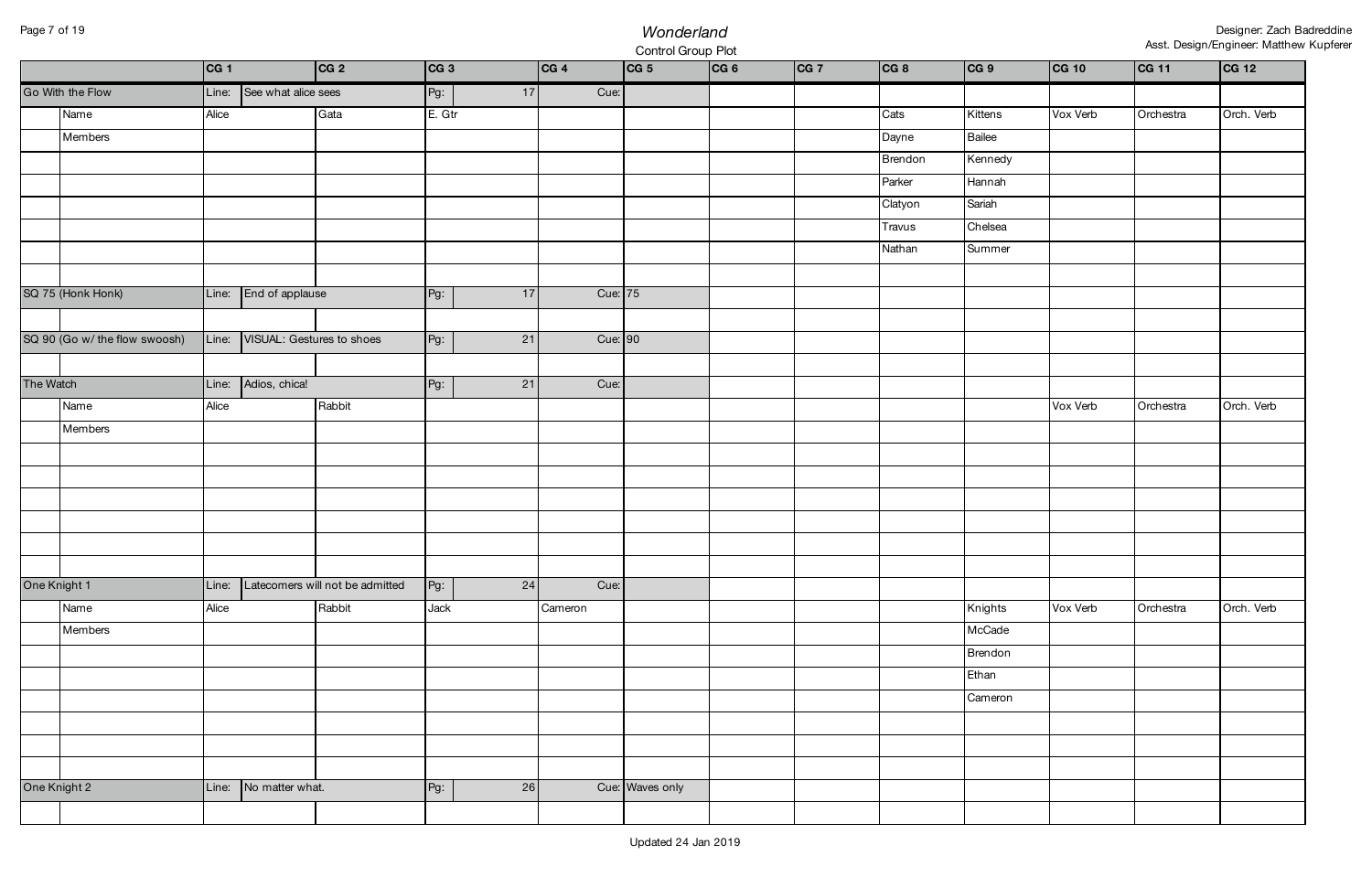# Page 8 of 19 *Wonderland* Control Group Plot

|              |                         | CG 1  |                        | CG 2                                   | CG 3   |        | CG 4     | in a common and a substitution of the<br> CG 5 | CG 6  | CG 7    | CG 8  | CG 9    | CG 10    | CG 11     | CG 12      |
|--------------|-------------------------|-------|------------------------|----------------------------------------|--------|--------|----------|------------------------------------------------|-------|---------|-------|---------|----------|-----------|------------|
| One Knight 3 |                         |       |                        | Line:   knight for Alice in Wonderland | $Pg$ : | $27\,$ | Cue:     |                                                |       |         |       |         |          |           |            |
|              | Name                    | Alice |                        | Rabbit                                 | Jack   |        | McCade   | Brendon                                        | Ethan | Cameron |       |         | Vox Verb | Orchestra | Orch. Verb |
|              | Members                 |       |                        |                                        |        |        |          |                                                |       |         |       |         |          |           |            |
|              |                         |       |                        |                                        |        |        |          |                                                |       |         |       |         |          |           |            |
|              |                         |       |                        |                                        |        |        |          |                                                |       |         |       |         |          |           |            |
|              |                         |       |                        |                                        |        |        |          |                                                |       |         |       |         |          |           |            |
|              |                         |       |                        |                                        |        |        |          |                                                |       |         |       |         |          |           |            |
|              |                         |       |                        |                                        |        |        |          |                                                |       |         |       |         |          |           |            |
|              |                         |       |                        |                                        |        |        |          |                                                |       |         |       |         |          |           |            |
| One Knight 4 |                         |       | Line: If I can be your |                                        | $Pg$ : | 27     | Cue:     |                                                |       |         |       |         |          |           |            |
|              | Name                    | Alice |                        | Rabbit                                 | Jack   |        |          |                                                |       |         |       | Knights | Vox Verb | Orchestra | Orch. Verb |
|              | Members                 |       |                        |                                        |        |        |          |                                                |       |         |       | McCade  |          |           |            |
|              |                         |       |                        |                                        |        |        |          |                                                |       |         |       | Brendon |          |           |            |
|              |                         |       |                        |                                        |        |        |          |                                                |       |         |       | Ethan   |          |           |            |
|              |                         |       |                        |                                        |        |        |          |                                                |       |         |       | Cameron |          |           |            |
|              |                         |       |                        |                                        |        |        |          |                                                |       |         |       |         |          |           |            |
|              |                         |       |                        |                                        |        |        |          |                                                |       |         |       |         |          |           |            |
|              | One Knight Restore      | Line: |                        | One knight for Alice in wonderland Pg: |        | 27     |          | Cue: Waves only                                |       |         |       |         |          |           |            |
|              |                         |       |                        |                                        |        |        |          |                                                |       |         |       |         |          |           |            |
|              | The Mad Tea Party (MTP) | Line: | Not that Tea Party     |                                        | Pg:    | 28     | Cue: 105 |                                                |       |         |       |         |          |           |            |
|              | Name                    | Alice |                        | Rabbit                                 | Jack   |        |          | Morris                                         |       |         | Male  | Female  | Vox Verb | Orchestra | Orch. Verb |
|              | Members                 |       |                        |                                        |        |        |          |                                                |       |         | Dayne | All     |          |           |            |
|              |                         |       |                        |                                        |        |        |          |                                                |       |         |       | Queen   |          |           |            |
|              |                         |       |                        |                                        |        |        |          |                                                |       |         |       |         |          |           |            |
|              |                         |       |                        |                                        |        |        |          |                                                |       |         |       |         |          |           |            |
|              |                         |       |                        |                                        |        |        |          |                                                |       |         |       |         |          |           |            |
|              |                         |       |                        |                                        |        |        |          |                                                |       |         |       |         |          |           |            |
|              |                         |       |                        |                                        |        |        |          |                                                |       |         |       |         |          |           |            |
|              | The Mad Hatter 1        |       | Line: Have some Tea!   |                                        | $Pg$ : | 30     | Cue:     |                                                |       |         |       |         |          |           |            |
|              | Name                    | Alice |                        |                                        | Jack   |        | Hatter   | Morris                                         |       |         | Male  | Female  | Vox Verb | Orchestra | Orch. Verb |
|              | Members                 |       |                        |                                        |        |        |          |                                                |       |         | Dayne | All     |          |           |            |
|              |                         |       |                        |                                        |        |        |          |                                                |       |         |       |         |          |           |            |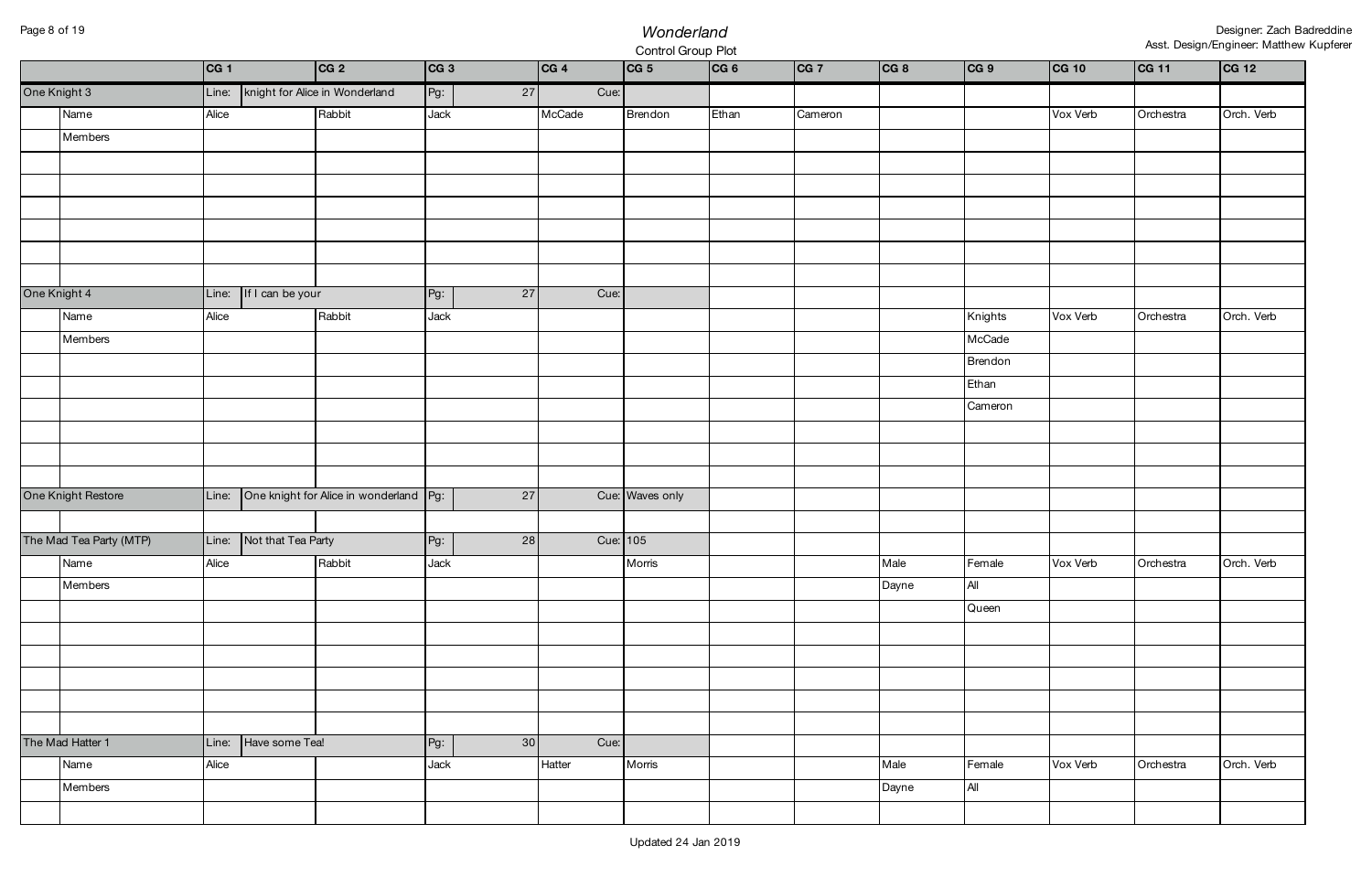## Page 9 of 19 *Wonderland* Control Group Plot

|            |                     | CG 1  |                                | CG 2                                  | CG 3   |    | CG 4   | CG 5   | H.,<br> CG 6 | CG 7 | CG 8       | CG 9   | CG 10    | CG 11     | CG 12      |
|------------|---------------------|-------|--------------------------------|---------------------------------------|--------|----|--------|--------|--------------|------|------------|--------|----------|-----------|------------|
|            | The Mad Hatter 2    |       | Line: final feather in her cap |                                       | $Pg$ : | 31 | Cue:   |        |              |      |            |        |          |           |            |
|            | Name                | Alice |                                |                                       |        |    | Hatter | Morris |              |      | Male       | Female | Vox Verb | Orchestra | Orch. Verb |
|            | Members             |       |                                |                                       |        |    |        |        |              |      | Dayne      | All    |          |           |            |
|            |                     |       |                                |                                       |        |    |        |        |              |      | Jack       |        |          |           |            |
|            |                     |       |                                |                                       |        |    |        |        |              |      |            |        |          |           |            |
|            |                     |       |                                |                                       |        |    |        |        |              |      |            |        |          |           |            |
|            |                     |       |                                |                                       |        |    |        |        |              |      |            |        |          |           |            |
|            |                     |       |                                |                                       |        |    |        |        |              |      |            |        |          |           |            |
|            |                     |       |                                |                                       |        |    |        |        |              |      |            |        |          |           |            |
| The Game 1 |                     |       |                                | Line: Relax, it'll be fun. Everybody! | $Pg$ : | 35 | Cue:   |        |              |      |            |        |          |           |            |
|            | Name                | Alice |                                | Calee                                 | Jack   |    |        | Morris |              |      | Male       | Female | Vox Verb | Orchestra | Orch. Verb |
|            | Members             |       |                                |                                       |        |    |        |        |              |      | Dayne      | All    |          |           |            |
|            |                     |       |                                |                                       |        |    |        |        |              |      | All minus: |        |          |           |            |
|            |                     |       |                                |                                       |        |    |        |        |              |      | Nathan     |        |          |           |            |
|            |                     |       |                                |                                       |        |    |        |        |              |      | Travus     |        |          |           |            |
|            |                     |       |                                |                                       |        |    |        |        |              |      |            |        |          |           |            |
|            |                     |       |                                |                                       |        |    |        |        |              |      |            |        |          |           |            |
|            |                     |       |                                |                                       |        |    |        |        |              |      |            |        |          |           |            |
| The Game 2 |                     |       | Line: What?! Of Who?           |                                       | $Pg$ : | 36 | Cue:   |        |              |      |            |        |          |           |            |
|            | Name                | Alice |                                |                                       | Jack   |    |        | Morris |              |      | Male       | Female | Vox Verb | Orchestra | Orch. Verb |
|            | Members             |       |                                |                                       |        |    |        |        |              |      | Dayne      | All    |          |           |            |
|            |                     |       |                                |                                       |        |    |        |        |              |      | All minus: |        |          |           |            |
|            |                     |       |                                |                                       |        |    |        |        |              |      | Nathan     |        |          |           |            |
|            |                     |       |                                |                                       |        |    |        |        |              |      | Travus     |        |          |           |            |
|            |                     |       |                                |                                       |        |    |        |        |              |      |            |        |          |           |            |
|            |                     |       |                                |                                       |        |    |        |        |              |      |            |        |          |           |            |
|            |                     |       |                                |                                       |        |    |        |        |              |      |            |        |          |           |            |
|            | The Queen's Arrival | Line: | When it really means           |                                       | Pg:    | 38 | Cue:   |        |              |      |            |        |          |           |            |
|            | Name                | Alice |                                | Rabbit                                | Jack   |    | Hatter | Morris | Caterpillar  | Gata | Male       | Female | Vox Verb | Orchestra | Orch. Verb |
|            | Members             |       |                                |                                       |        |    |        |        |              |      | Dayne      | $A$ ll |          |           |            |
|            |                     |       |                                |                                       |        |    |        |        |              |      |            |        |          |           |            |
|            |                     |       |                                |                                       |        |    |        |        |              |      |            |        |          |           |            |
|            |                     |       |                                |                                       |        |    |        |        |              |      |            |        |          |           |            |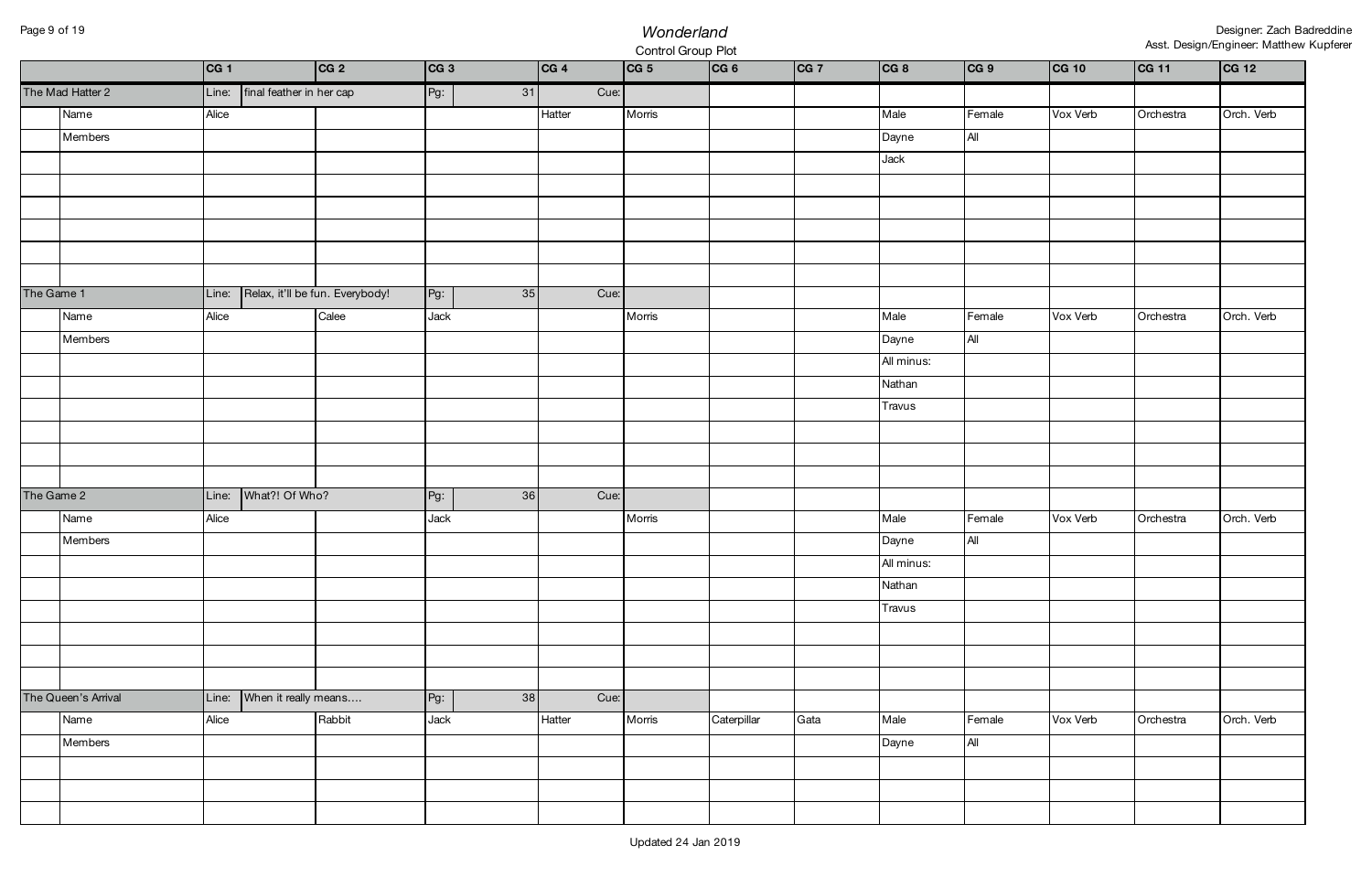# Page 10 of 19 *Wonderland* Control Group Plot

|                        | CG 1  |                             | CG 2   | CG 3   |    | CG 4  |          | CG 5 | CG 6 | CG 7    | CG 8        | CG 9       | CG 10    | CG 11     | CG 12      |
|------------------------|-------|-----------------------------|--------|--------|----|-------|----------|------|------|---------|-------------|------------|----------|-----------|------------|
| SQ 110 (Queen Enters)  | Line: | That's it! I'm out of here! |        | Pg:    | 39 |       | Cue: 110 |      |      |         |             |            |          |           |            |
|                        |       |                             |        |        |    |       |          |      |      |         |             |            |          |           |            |
| The Queen is Coming    | Line: | Her Royal Fearsomeness      |        | Pg:    | 40 |       | Cue:     |      |      |         |             |            |          |           |            |
| Name                   | Alice |                             |        |        |    | Queen |          |      |      | Aria    | Male        | Female     | Vox Verb | Orchestra | Orch. Verb |
| Members                |       |                             |        |        |    |       |          |      |      | Hannah  | Dayne       | All minus: |          |           |            |
|                        |       |                             |        |        |    |       |          |      |      | Jessica | All         | Hannah     |          |           |            |
|                        |       |                             |        |        |    |       |          |      |      | Callee  | Jack        | Jessica    |          |           |            |
|                        |       |                             |        |        |    |       |          |      |      |         | Caterpillar | Callee     |          |           |            |
|                        |       |                             |        |        |    |       |          |      |      |         | Rabbit      | Gata       |          |           |            |
|                        |       |                             |        |        |    |       |          |      |      |         |             |            |          |           |            |
|                        |       |                             |        |        |    |       |          |      |      |         |             |            |          |           |            |
| Hail the Queen 1       | Line: | On top of your neck         |        | Pg:    | 40 |       | Cue:     |      |      |         |             |            |          |           |            |
| Name                   | Alice |                             |        |        |    | Queen |          |      |      |         | Male        | Female     | Vox Verb | Orchestra | Orch. Verb |
| Members                |       |                             |        |        |    |       |          |      |      |         | Dayne       | All        |          |           |            |
|                        |       |                             |        |        |    |       |          |      |      |         | All         | Gata       |          |           |            |
|                        |       |                             |        |        |    |       |          |      |      |         | Caterpillar |            |          |           |            |
|                        |       |                             |        |        |    |       |          |      |      |         | Jack        |            |          |           |            |
|                        |       |                             |        |        |    |       |          |      |      |         | Rabbit      |            |          |           |            |
|                        |       |                             |        |        |    |       |          |      |      |         |             |            |          |           |            |
| Hail the Queen 2       | Line: | Will not tolerate Confusion |        | Pg:    | 40 |       | Cue:     |      |      |         |             |            |          |           |            |
| Name                   | Alice |                             | Rabbit | Jack   |    | Queen |          |      |      |         | Male        | Female     | Vox Verb | Orchestra | Orch. Verb |
| Members                |       |                             |        |        |    |       |          |      |      |         | Dayne       | All        |          |           |            |
|                        |       |                             |        |        |    |       |          |      |      |         | All         | Gata       |          |           |            |
|                        |       |                             |        |        |    |       |          |      |      |         | Caterpillar |            |          |           |            |
|                        |       |                             |        |        |    |       |          |      |      |         |             |            |          |           |            |
|                        |       |                             |        |        |    |       |          |      |      |         |             |            |          |           |            |
|                        |       |                             |        |        |    |       |          |      |      |         |             |            |          |           |            |
| Everything Falls Apart | Line: | Denied! (earthquake)        |        | Pg:    | 43 |       | Cue:     |      |      |         |             |            |          |           |            |
| Name                   | Alice |                             | Rabbit | Hatter |    | Queen |          |      |      |         | Male        | Female     | Vox Verb | Orchestra | Orch. Verb |
| Members                |       |                             |        |        |    |       |          |      |      |         | Dayne       | All        |          |           |            |
|                        |       |                             |        |        |    |       |          |      |      |         | All         | Gata       |          |           |            |
|                        |       |                             |        |        |    |       |          |      |      |         | Caterpillar |            |          |           |            |
|                        |       |                             |        |        |    |       |          |      |      |         | Jack        |            |          |           |            |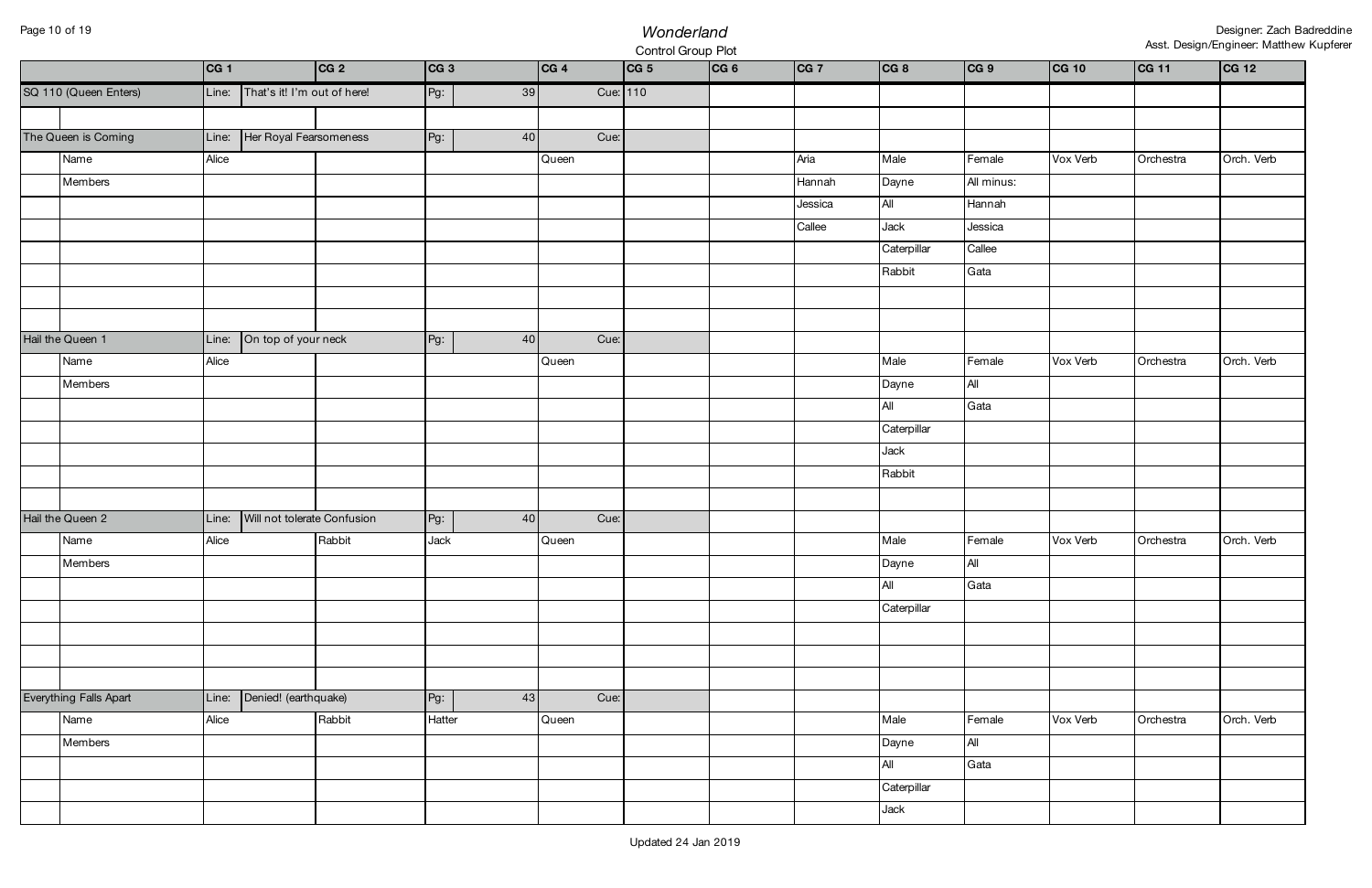# Page 11 of 19 *Wonderland* Control Group Plot

|              |                         | CG 1   |                                | CG 2                                           | CG 3   |    | CG 4        |          | CG 5 | CG 6            | CG 7 | CG 8 | CG 9 | CG 10                         | CG 11     | CG 12      |
|--------------|-------------------------|--------|--------------------------------|------------------------------------------------|--------|----|-------------|----------|------|-----------------|------|------|------|-------------------------------|-----------|------------|
| After Tea    |                         |        | Line: Right, your majesty      |                                                | Pg:    | 44 |             | Cue:     |      |                 |      |      |      |                               |           |            |
|              | Name                    | Alice  |                                | Rabbit                                         | Jack   |    | Caterpillar |          | Gata |                 |      |      |      | Vox Verb                      | Orchestra | Orch. Verb |
|              | Members                 |        |                                |                                                |        |    |             |          |      |                 |      |      |      |                               |           |            |
|              |                         |        |                                |                                                |        |    |             |          |      |                 |      |      |      |                               |           |            |
|              |                         |        |                                |                                                |        |    |             |          |      |                 |      |      |      |                               |           |            |
|              |                         |        |                                |                                                |        |    |             |          |      |                 |      |      |      |                               |           |            |
|              |                         |        |                                |                                                |        |    |             |          |      |                 |      |      |      |                               |           |            |
|              |                         |        |                                |                                                |        |    |             |          |      |                 |      |      |      |                               |           |            |
|              |                         |        |                                |                                                |        |    |             |          |      |                 |      |      |      |                               |           |            |
|              | A Nice Little Walk      |        |                                | Line: Don't leave w/o your white knight!   Pg: |        | 46 |             | Cue:     |      |                 |      |      |      |                               |           |            |
|              | Name                    | Hatter |                                | Morris                                         | Chloe  |    |             |          |      |                 |      |      |      | Vox Verb                      | Orchestra | Orch. Verb |
|              | Members                 |        |                                |                                                |        |    |             |          |      |                 |      |      |      |                               |           |            |
|              |                         |        |                                |                                                |        |    |             |          |      |                 |      |      |      |                               |           |            |
|              |                         |        |                                |                                                |        |    |             |          |      |                 |      |      |      |                               |           |            |
|              |                         |        |                                |                                                |        |    |             |          |      |                 |      |      |      |                               |           |            |
|              |                         |        |                                |                                                |        |    |             |          |      |                 |      |      |      |                               |           |            |
|              |                         |        |                                |                                                |        |    |             |          |      |                 |      |      |      |                               |           |            |
|              | SQ 118 (Soundscape out) |        | Line: Let's take a little walk |                                                | $Pg$ : | 47 |             | Cue: 118 |      |                 |      |      |      |                               |           |            |
|              |                         |        |                                |                                                |        |    |             |          |      |                 |      |      |      |                               |           |            |
| Call me Jack |                         | Line:  | OK!                            |                                                | Pg:    | 49 |             | Cue:     |      |                 |      |      |      |                               |           |            |
|              | Name                    | Alice  |                                |                                                | Jack   |    |             |          |      |                 |      |      |      | Vox Verb Orchestra Orch. Verb |           |            |
|              | Members                 |        |                                |                                                |        |    |             |          |      |                 |      |      |      |                               |           |            |
|              |                         |        |                                |                                                |        |    |             |          |      |                 |      |      |      |                               |           |            |
|              |                         |        |                                |                                                |        |    |             |          |      |                 |      |      |      |                               |           |            |
|              |                         |        |                                |                                                |        |    |             |          |      |                 |      |      |      |                               |           |            |
|              |                         |        |                                |                                                |        |    |             |          |      |                 |      |      |      |                               |           |            |
|              |                         |        |                                |                                                |        |    |             |          |      |                 |      |      |      |                               |           |            |
|              |                         |        |                                |                                                |        |    |             |          |      |                 |      |      |      |                               |           |            |
| Backwards 1  |                         |        | Line: yet it doesn't ever move |                                                | $Pg$ : | 50 |             | Cue:     |      | Bring up verb   |      |      |      |                               |           |            |
|              |                         |        |                                |                                                |        |    |             |          |      |                 |      |      |      |                               |           |            |
|              | Backwards 1 Restore     |        |                                | Line: then you won't get us confused           | $Pg$ : | 50 |             | Cue:     |      | Bring down verb |      |      |      |                               |           |            |
|              |                         |        |                                |                                                |        |    |             |          |      |                 |      |      |      |                               |           |            |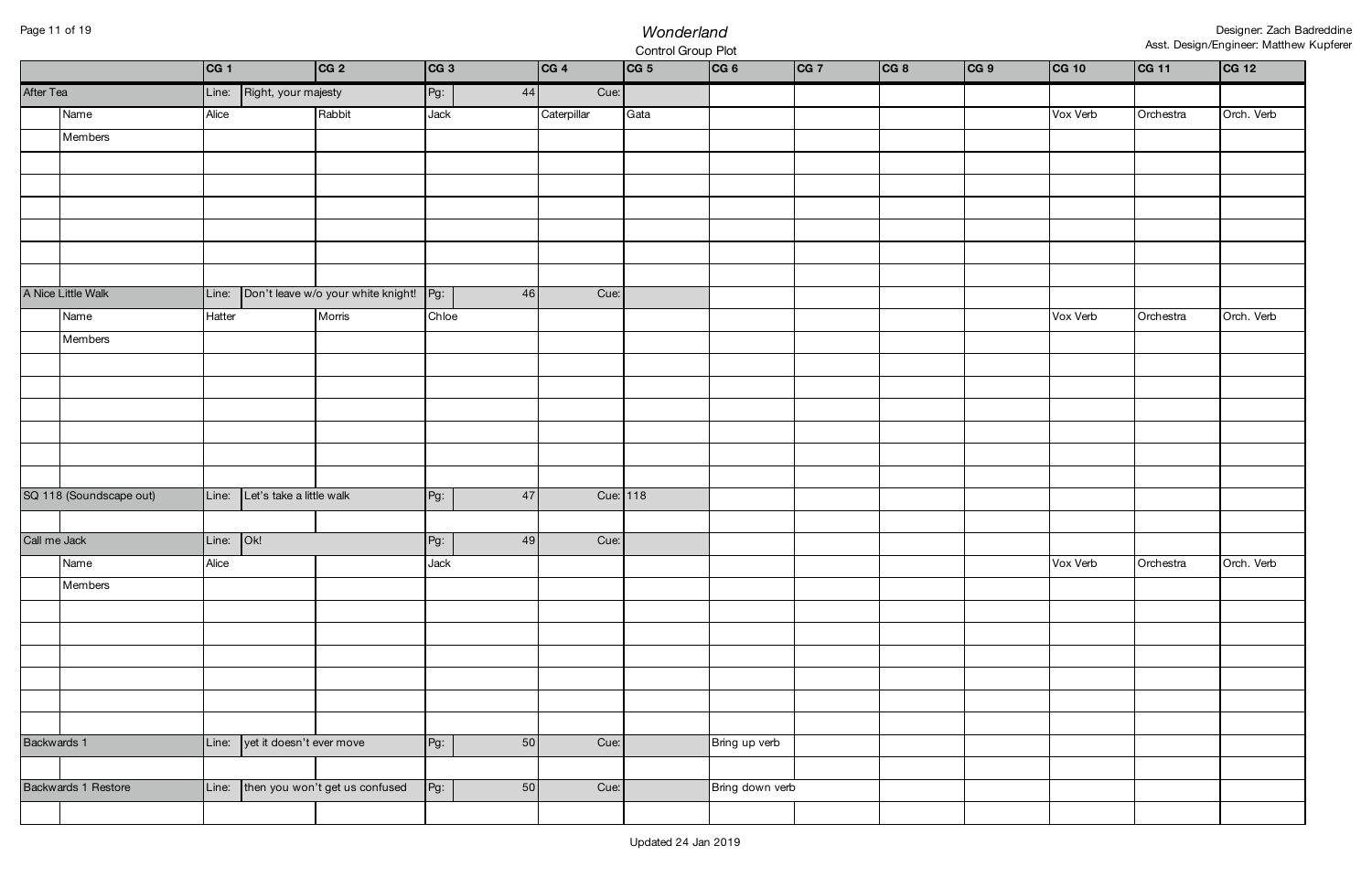## Page 12 of 19 *Wonderland* Control Group Plot

|                     |                             | CG 1  |                           | CG 2                           | CG 3   |    | CG 4        | CG 5            | CG 6            | CG 7 | CG 8        | CG 9   | CG 10    | CG 11     | CG 12      |
|---------------------|-----------------------------|-------|---------------------------|--------------------------------|--------|----|-------------|-----------------|-----------------|------|-------------|--------|----------|-----------|------------|
| <b>Rewind Pitch</b> |                             | Line: |                           | the Rabbit gave me, this watch | $Pg$ : | 50 |             | Cue: Waves only | Bring up verb   |      |             |        |          |           |            |
|                     |                             |       |                           |                                |        |    |             |                 |                 |      |             |        |          |           |            |
|                     | Hatter has Chloe            | Line: | you won't get us confused |                                | $Pg$ : | 51 | Cue:        |                 | Bring down verb |      |             |        |          |           |            |
|                     | Name                        | Alice |                           | Rabbit                         | Jack   |    | Caterpillar | Gata            |                 |      |             |        | Vox Verb | Orchestra | Orch. Verb |
|                     | Members                     |       |                           |                                |        |    |             |                 |                 |      |             |        |          |           |            |
|                     |                             |       |                           |                                |        |    |             |                 |                 |      |             |        |          |           |            |
|                     |                             |       |                           |                                |        |    |             |                 |                 |      |             |        |          |           |            |
|                     |                             |       |                           |                                |        |    |             |                 |                 |      |             |        |          |           |            |
|                     |                             |       |                           |                                |        |    |             |                 |                 |      |             |        |          |           |            |
|                     | SQ 132 (Head bonking)       | Line: | when he's terrified!      |                                | Pg:    | 52 | Cue: 132    |                 |                 |      |             |        |          |           |            |
|                     |                             |       |                           |                                |        |    |             |                 |                 |      |             |        |          |           |            |
| Backwards 2         |                             | Line: |                           | This time don't shout at him   | $Pg$ : | 52 | Cue:        |                 |                 |      |             |        |          |           |            |
|                     |                             |       |                           |                                |        |    |             |                 |                 |      |             |        |          |           |            |
|                     | SQ 132 (Head bonking)       | Line: | The hatter                |                                | Pg:    | 53 | Cue:        |                 |                 |      |             |        |          |           |            |
|                     |                             |       |                           |                                |        |    |             |                 |                 |      |             |        |          |           |            |
|                     | SQ 137 (Door #5 flies in)   | Line: | VISUAL: Door flies in     |                                | $Pg$ : | 55 | Cue: 137    |                 |                 |      |             |        |          |           |            |
|                     |                             |       |                           |                                |        |    |             |                 |                 |      |             |        |          |           |            |
|                     | Through the Looking Glass 1 | Line: |                           | Through the looking glass I go | $Pg$ : | 55 | Cue:        |                 |                 |      |             |        |          |           |            |
|                     | Name                        | Alice |                           | Rabbit                         | Jack   |    | Caterpillar | Gata            |                 |      | Male        | Female | Vox Verb | Orchestra | Orch. Verb |
|                     | Members                     |       |                           |                                |        |    |             |                 |                 |      | All         | All    |          |           |            |
|                     |                             |       |                           |                                |        |    |             |                 |                 |      | Dayne       | Queen  |          |           |            |
|                     |                             |       |                           |                                |        |    |             |                 |                 |      | Morris      | Hatter |          |           |            |
|                     |                             |       |                           |                                |        |    |             |                 |                 |      |             | Chloe  |          |           |            |
|                     |                             |       |                           |                                |        |    |             |                 |                 |      |             |        |          |           |            |
|                     |                             |       |                           |                                |        |    |             |                 |                 |      |             |        |          |           |            |
|                     | Through the Looking Glass 2 | Line: | All of you and me then    |                                | $Pg$ : | 56 | Cue:        |                 |                 |      |             |        |          |           |            |
|                     | Name                        | Alice |                           |                                |        |    |             |                 |                 |      | Male        | Female | Vox Verb | Orchestra | Orch. Verb |
|                     | Members                     |       |                           |                                |        |    |             |                 |                 |      | All         | All    |          |           |            |
|                     |                             |       |                           |                                |        |    |             |                 |                 |      | Dayne       | Queen  |          |           |            |
|                     |                             |       |                           |                                |        |    |             |                 |                 |      | Morris      | Hatter |          |           |            |
|                     |                             |       |                           |                                |        |    |             |                 |                 |      | Jack        | Chloe  |          |           |            |
|                     |                             |       |                           |                                |        |    |             |                 |                 |      | Rabbit      | Gata   |          |           |            |
|                     |                             |       |                           |                                |        |    |             |                 |                 |      | Caterpillar |        |          |           |            |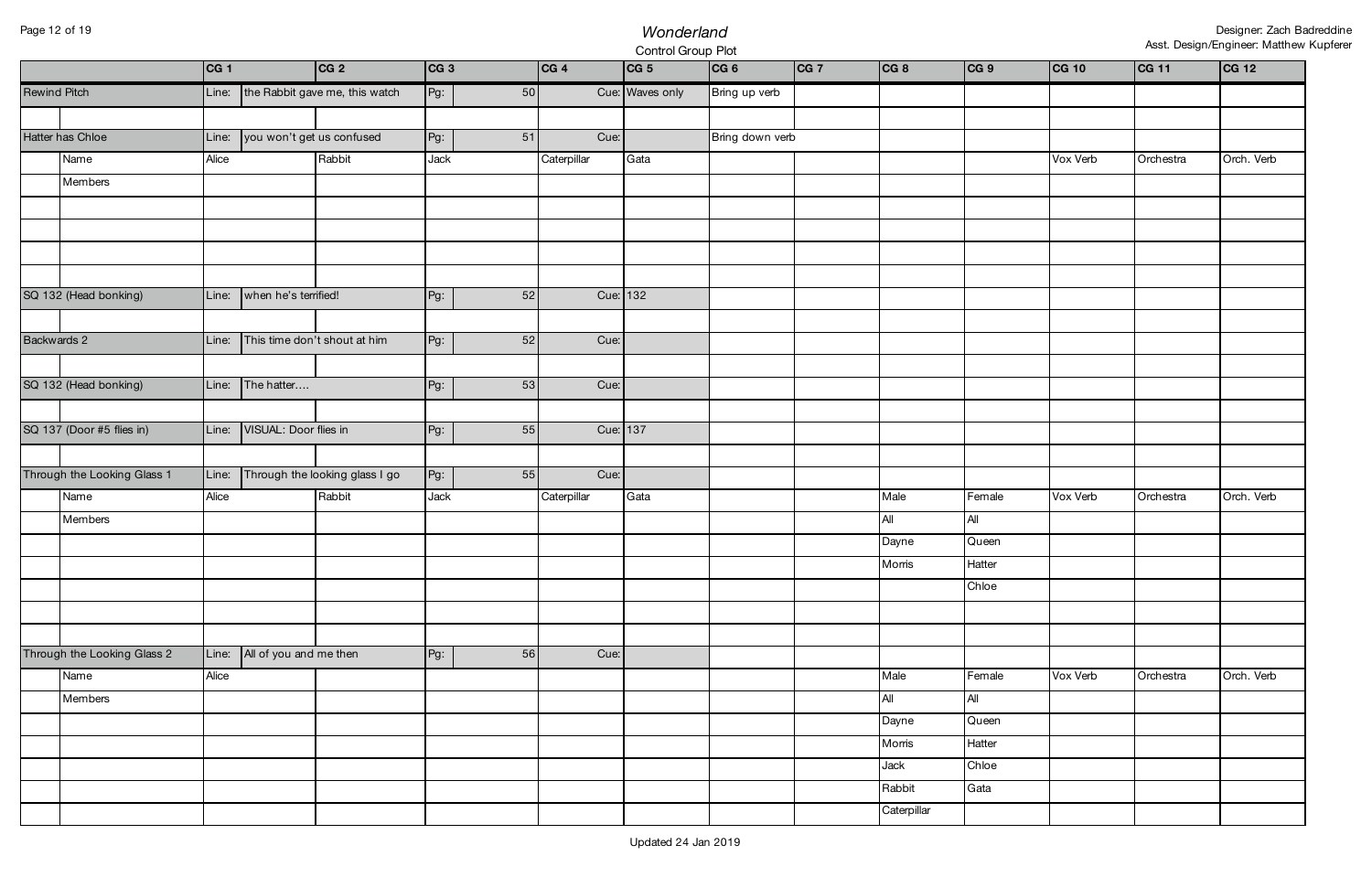# Page 13 of 19 *Wonderland* Control Group Plot

|              |                                        | CG 1   |                            | CG 2                             | CG 3   |    | CG 4        | CG 5 | CG 6 | CG 7 | CG 8        | CG 9          | CG 10    | CG 11     | CG 12      |
|--------------|----------------------------------------|--------|----------------------------|----------------------------------|--------|----|-------------|------|------|------|-------------|---------------|----------|-----------|------------|
| Intermission |                                        | Line:  | Through the looking glass! |                                  | $Pg$ : | 57 | Cue:        |      |      |      |             |               |          |           |            |
|              | Name                                   |        |                            |                                  |        |    |             |      |      |      |             |               | Vox Verb | Orchestra | Orch. Verb |
|              | Members                                |        |                            |                                  |        |    |             |      |      |      |             |               |          |           |            |
|              |                                        |        |                            |                                  |        |    |             |      |      |      |             |               |          |           |            |
|              |                                        |        |                            |                                  |        |    |             |      |      |      |             |               |          |           |            |
|              |                                        |        |                            |                                  |        |    |             |      |      |      |             |               |          |           |            |
|              |                                        |        |                            |                                  |        |    |             |      |      |      |             |               |          |           |            |
|              |                                        |        |                            |                                  |        |    |             |      |      |      |             |               |          |           |            |
|              |                                        |        |                            |                                  |        |    |             |      |      |      |             |               |          |           |            |
|              | Looking Glass Reprise 1 (SQ 180) Line: |        | SM Cue                     |                                  | Pg:    | 58 | Cue: 180    |      |      |      |             |               |          |           |            |
|              | Name                                   | Hatter |                            | Morris                           | Chloe  |    |             |      |      |      | Male        | Female        | Vox Verb | Orchestra | Orch. Verb |
|              | Members                                |        |                            |                                  |        |    |             |      |      |      | All         | All           |          |           |            |
|              |                                        |        |                            |                                  |        |    |             |      |      |      |             |               |          |           |            |
|              |                                        |        |                            |                                  |        |    |             |      |      |      |             |               |          |           |            |
|              |                                        |        |                            |                                  |        |    |             |      |      |      |             |               |          |           |            |
|              |                                        |        |                            |                                  |        |    |             |      |      |      |             |               |          |           |            |
|              |                                        |        |                            |                                  |        |    |             |      |      |      |             |               |          |           |            |
|              |                                        |        |                            |                                  |        |    |             |      |      |      |             |               |          |           |            |
|              | SQ 185 (Doll head rip)                 | Line:  | VISUAL: Rips doll head     |                                  | Pg:    | 59 | Cue: 185    |      |      |      |             |               |          |           |            |
|              |                                        | Line:  |                            | Darkly Through the looking glass |        | 59 | Cue:        |      |      |      |             |               |          |           |            |
|              | Looking Glass Reprise 2                |        |                            |                                  | $Pg$ : |    |             |      |      |      |             |               |          |           |            |
|              | Name<br>Members                        |        |                            |                                  | Jack   |    | Caterpillar | Gata |      |      | Male<br>All | Female<br>All | Vox Verb | Orchestra | Orch. Verb |
|              |                                        |        |                            |                                  |        |    |             |      |      |      |             |               |          |           |            |
|              |                                        |        |                            |                                  |        |    |             |      |      |      |             |               |          |           |            |
|              |                                        |        |                            |                                  |        |    |             |      |      |      |             |               |          |           |            |
|              |                                        |        |                            |                                  |        |    |             |      |      |      |             |               |          |           |            |
|              |                                        |        |                            |                                  |        |    |             |      |      |      |             |               |          |           |            |
|              |                                        |        |                            |                                  |        |    |             |      |      |      |             |               |          |           |            |
|              | Heroes Captured 1.1                    | Line:  |                            | To the land where shadows pass   | $Pg$ : | 60 | Cue:        |      |      |      |             |               |          |           |            |
|              | Name                                   | Hatter |                            | Morris                           | Jack   |    | Caterpillar | Gata |      |      | Male        | Female        | Vox Verb | Orchestra | Orch. Verb |
|              | Members                                |        |                            |                                  |        |    |             |      |      |      | All         | All           |          |           |            |
|              |                                        |        |                            |                                  |        |    |             |      |      |      |             |               |          |           |            |
|              |                                        |        |                            |                                  |        |    |             |      |      |      |             |               |          |           |            |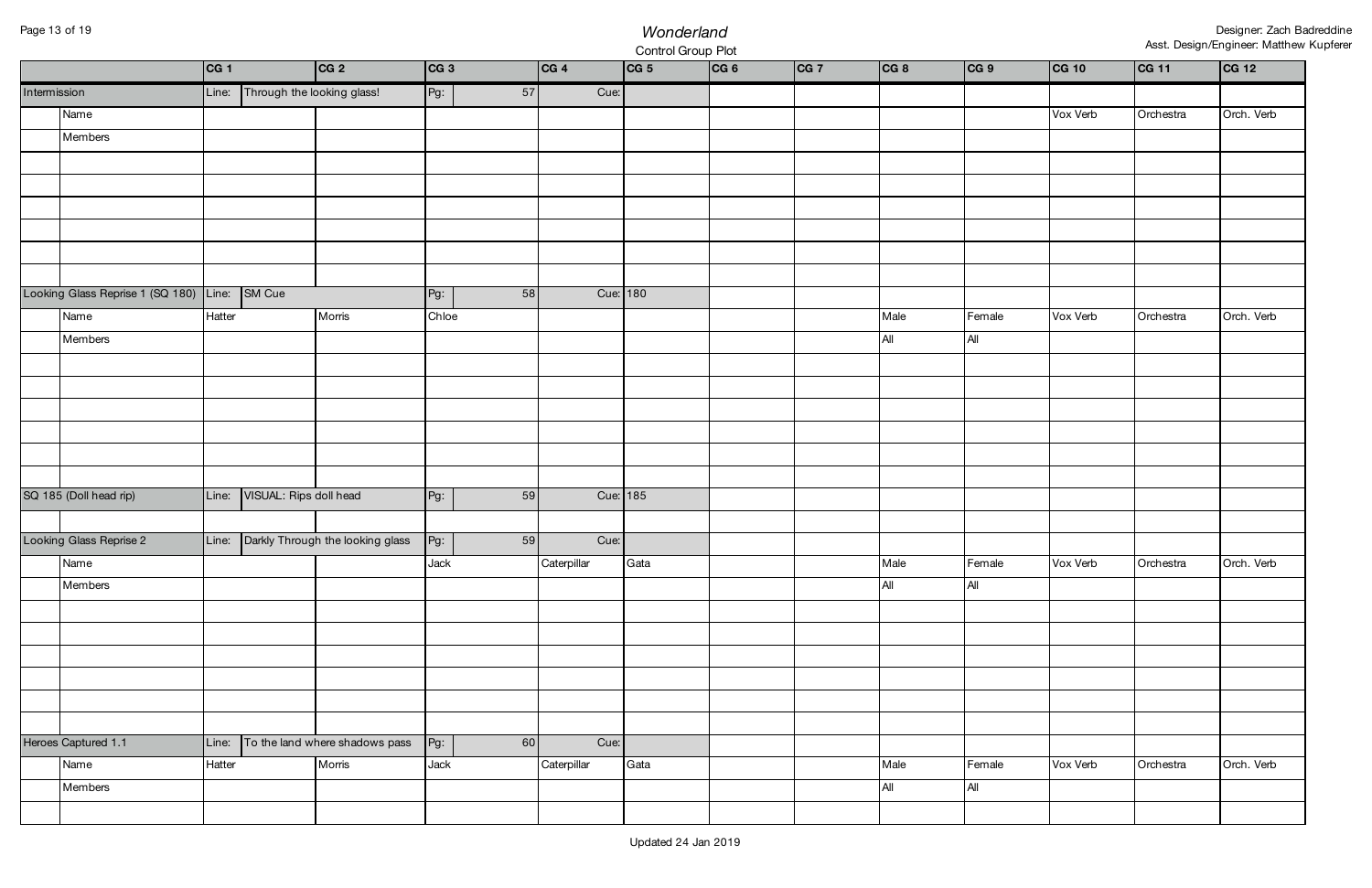# Page 14 of 19 *Wonderland* Control Group Plot

|             |                      | CG 1                          |                              | CG 2                           | CG 3   |    | CG 4        | CG 5 | CG 6                          | CG 7 | CG 8        | CG 9   | CG 10    | CG 11     | CG 12      |
|-------------|----------------------|-------------------------------|------------------------------|--------------------------------|--------|----|-------------|------|-------------------------------|------|-------------|--------|----------|-----------|------------|
|             | Heroes Captured 1.2  | Line:                         |                              | To the land where shadows pass | Pg:    | 60 | Cue:        |      | Autofollow with a brief delay |      |             |        |          |           |            |
|             | Name                 | Hatter                        |                              | Morris                         | Jack   |    | Caterpillar | Gata |                               |      |             |        | Vox Verb | Orchestra | Orch. Verb |
|             | Members              |                               |                              |                                |        |    |             |      |                               |      |             |        |          |           |            |
|             |                      |                               |                              |                                |        |    |             |      |                               |      |             |        |          |           |            |
|             |                      |                               |                              |                                |        |    |             |      |                               |      |             |        |          |           |            |
|             |                      |                               |                              |                                |        |    |             |      |                               |      |             |        |          |           |            |
|             |                      |                               |                              |                                |        |    |             |      |                               |      |             |        |          |           |            |
|             |                      |                               |                              |                                |        |    |             |      |                               |      |             |        |          |           |            |
|             |                      |                               |                              |                                |        |    |             |      |                               |      |             |        |          |           |            |
| The Verdict |                      |                               | Line: Her Royal Fearsomeness |                                | $Pg$ : | 61 | Cue:        |      |                               |      |             |        |          |           |            |
|             | Name                 | Hatter                        |                              | Morris                         | Queen  |    |             |      |                               |      |             |        | Vox Verb | Orchestra | Orch. Verb |
|             | Members              |                               |                              |                                |        |    |             |      |                               |      |             |        |          |           |            |
|             |                      |                               |                              |                                |        |    |             |      |                               |      |             |        |          |           |            |
|             |                      |                               |                              |                                |        |    |             |      |                               |      |             |        |          |           |            |
|             |                      |                               |                              |                                |        |    |             |      |                               |      |             |        |          |           |            |
|             |                      |                               |                              |                                |        |    |             |      |                               |      |             |        |          |           |            |
|             |                      |                               |                              |                                |        |    |             |      |                               |      |             |        |          |           |            |
|             |                      |                               |                              |                                |        |    |             |      |                               |      |             |        |          |           |            |
|             | Off With Their Heads | Off with their heads<br>Line: |                              |                                | Pg:    | 62 | Cue:        |      |                               |      |             |        |          |           |            |
|             | Name                 |                               |                              |                                | Queen  |    |             |      |                               |      | Male        | Female | Vox Verb | Orchestra | Orch. Verb |
|             | Members              |                               |                              |                                |        |    |             |      |                               |      | $A$ ll      | All    |          |           |            |
|             |                      |                               |                              |                                |        |    |             |      |                               |      |             |        |          |           |            |
|             |                      |                               |                              |                                |        |    |             |      |                               |      |             |        |          |           |            |
|             |                      |                               |                              |                                |        |    |             |      |                               |      |             |        |          |           |            |
|             |                      |                               |                              |                                |        |    |             |      |                               |      |             |        |          |           |            |
|             |                      |                               |                              |                                |        |    |             |      |                               |      |             |        |          |           |            |
|             | Locked out 1.1       | Line:                         |                              | Off with their heads yeah      |        | 63 | Cue:        |      |                               |      |             |        |          |           |            |
|             |                      | Alice                         |                              | Rabbit                         | $Pg$ : |    |             |      |                               |      | Male        | Female | Vox Verb | Orchestra | Orch. Verb |
|             | Name<br>Members      |                               |                              |                                |        |    |             |      |                               |      | All         | All    |          |           |            |
|             |                      |                               |                              |                                |        |    |             |      |                               |      |             | Gata   |          |           |            |
|             |                      |                               |                              |                                |        |    |             |      |                               |      | Caterpillar |        |          |           |            |
|             |                      |                               |                              |                                |        |    |             |      |                               |      | Jack        | Queen  |          |           |            |
|             |                      |                               |                              |                                |        |    |             |      |                               |      |             |        |          |           |            |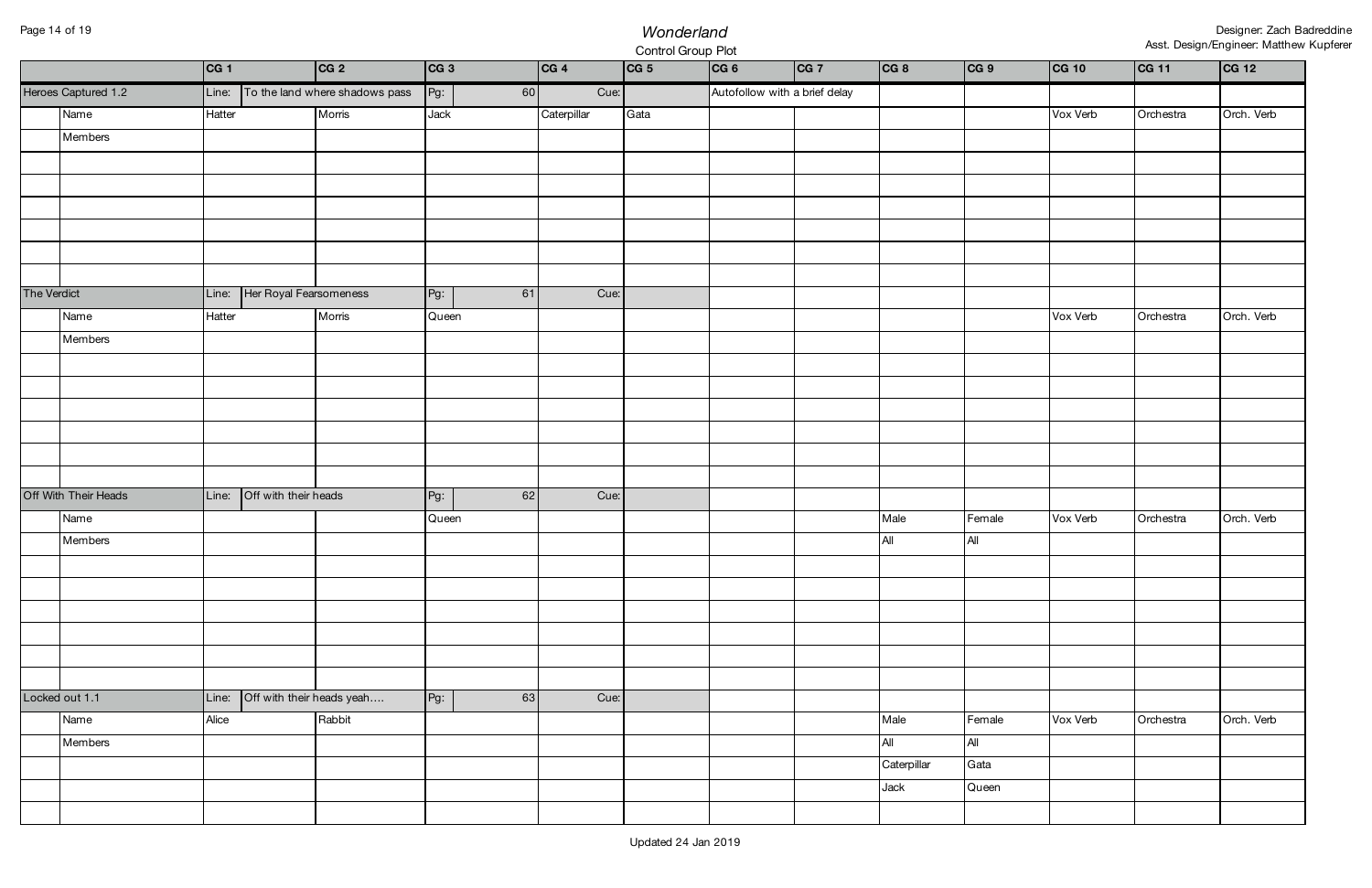## Page 15 of 19 *Wonderland* Control Group Plot

|                           | CG 1  |                             | CG 2                      | CG 3         | CG 4     | CG 5 | CG 6                          | CG 7 | CG 8    | CG 9       | CG 10    | CG 11     | CG 12      |
|---------------------------|-------|-----------------------------|---------------------------|--------------|----------|------|-------------------------------|------|---------|------------|----------|-----------|------------|
| Locked out 1.2            | Line: |                             | Off with their heads yeah | $Pg$ :<br>63 | Cue:     |      | Autofollow with a brief delay |      |         |            |          |           |            |
| Name                      | Alice |                             | Rabbit                    |              |          |      |                               |      |         |            | Vox Verb | Orchestra | Orch. Verb |
| Members                   |       |                             |                           |              |          |      |                               |      |         |            |          |           |            |
|                           |       |                             |                           |              |          |      |                               |      |         |            |          |           |            |
|                           |       |                             |                           |              |          |      |                               |      |         |            |          |           |            |
|                           |       |                             |                           |              |          |      |                               |      |         |            |          |           |            |
|                           |       |                             |                           |              |          |      |                               |      |         |            |          |           |            |
|                           |       |                             |                           |              |          |      |                               |      |         |            |          |           |            |
|                           |       |                             |                           |              |          |      |                               |      |         |            |          |           |            |
| SQ 190 (Door #6 flies in) | Line: | VISUAL: Door flies in       |                           | Pg:<br>63    | Cue: 190 |      |                               |      |         |            |          |           |            |
|                           |       |                             |                           |              |          |      |                               |      |         |            |          |           |            |
| Door Number 6             | Line: | Alice, alice, alice! Look!  |                           | Pg:<br>65    | Cue:     |      |                               |      |         |            |          |           |            |
| Name                      | Alice |                             | Rabbit                    |              |          |      |                               |      | Singers | Theatrical | Vox Verb | Orchestra | Orch. Verb |
| Members                   |       |                             |                           |              |          |      |                               |      | Kennedy | Cameron    |          |           |            |
|                           |       |                             |                           |              |          |      |                               |      | Bailee  | Parker     |          |           |            |
|                           |       |                             |                           |              |          |      |                               |      | Hannah  | Clayton    |          |           |            |
|                           |       |                             |                           |              |          |      |                               |      |         | Nathan     |          |           |            |
|                           |       |                             |                           |              |          |      |                               |      |         | Summer     |          |           |            |
|                           |       |                             |                           |              |          |      |                               |      |         | Sasha      |          |           |            |
|                           |       |                             |                           |              |          |      |                               |      |         | Jessica    |          |           |            |
| My Own Invention          | Line: | Find the connection!        |                           | Pg:<br>66    | Cue:     |      |                               |      |         |            |          |           |            |
| Name                      | Alice |                             | Dayne                     |              | Chloe    |      |                               |      |         |            | Vox Verb | Orchestra | Orch. Verb |
| Members                   |       |                             |                           |              |          |      |                               |      |         |            |          |           |            |
|                           |       |                             |                           |              |          |      |                               |      |         |            |          |           |            |
|                           |       |                             |                           |              |          |      |                               |      |         |            |          |           |            |
|                           |       |                             |                           |              |          |      |                               |      |         |            |          |           |            |
|                           |       |                             |                           |              |          |      |                               |      |         |            |          |           |            |
|                           |       |                             |                           |              |          |      |                               |      |         |            |          |           |            |
|                           |       |                             |                           |              |          |      |                               |      |         |            |          |           |            |
| Once More I Can See 1     |       | Line: Who are you? Cheerio! |                           | $Pg$ :<br>70 | Cue:     |      |                               |      |         |            |          |           |            |
| Name                      | Alice |                             | Chloe                     |              |          |      |                               |      |         |            | Vox Verb | Orchestra | Orch. Verb |
| Members                   |       |                             |                           |              |          |      |                               |      |         |            |          |           |            |
|                           |       |                             |                           |              |          |      |                               |      |         |            |          |           |            |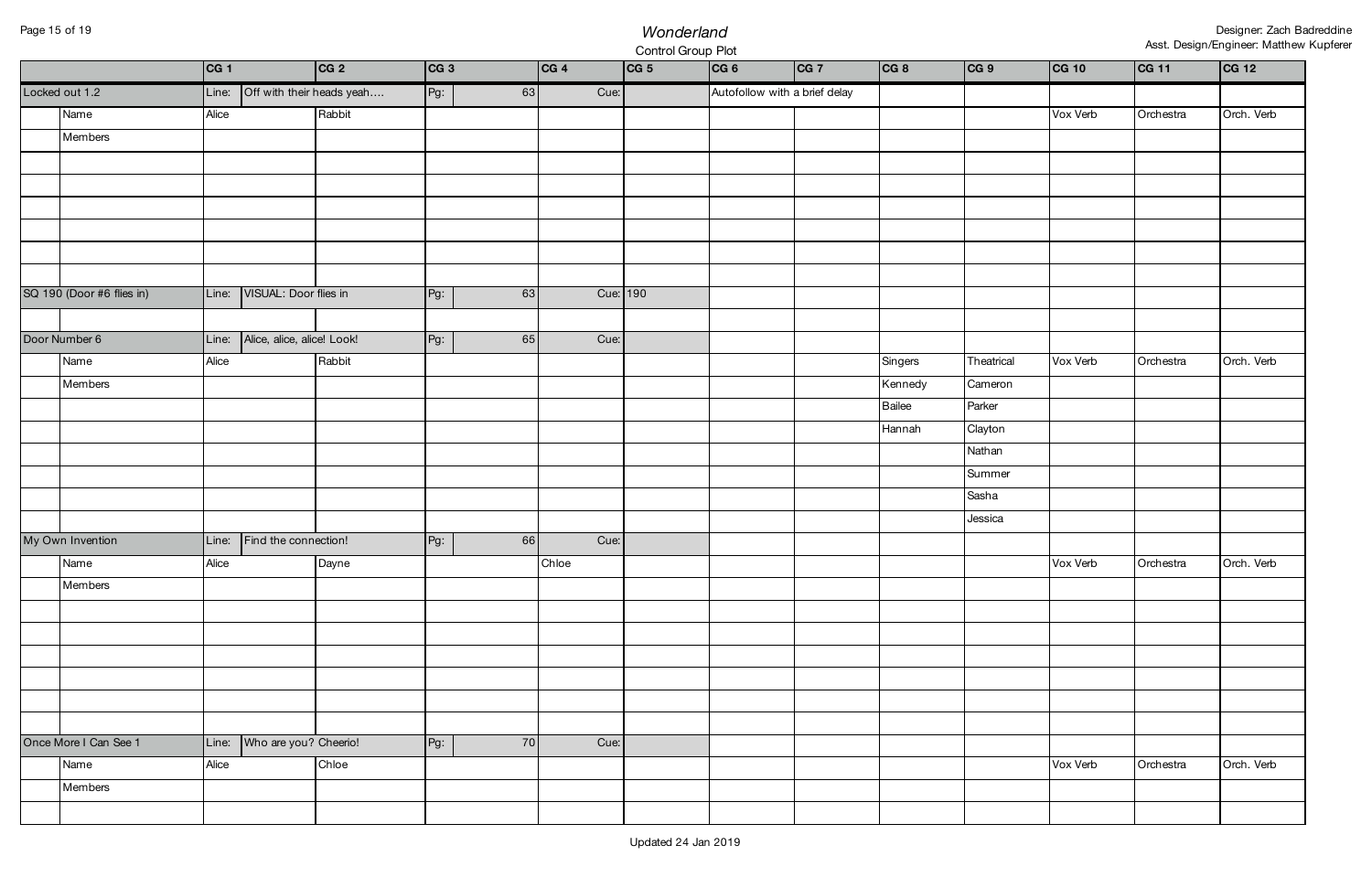## Page 16 of 19 *Wonderland* Control Group Plot

| Cue: Waves only<br>Once More I Can See 2<br>Line: to the moon and back!<br>$Pg$ :<br>71<br>Army Enters<br>This is who I am<br>Pg:<br>74<br>Cue:<br>Line:<br>Name<br>Chloe<br>Parker<br>Army<br>Vox Verb<br>Alice<br>Members<br>Female<br>Clayton<br>Travus<br>Nathan<br>Alice and Chloe Leave (SQ 215)<br>VISUAL: Door flies in<br>Cue: $215$<br>$\vert$ Line:<br>Pg:<br>75<br>Name<br>Parker<br>Rabbit<br>Gata<br>Morris<br>Army<br>Vox Verb<br>Jack<br>Caterpillar<br>Members<br>Female<br>Clayton<br>Travus<br>Nathan<br>$Or-e-o$<br>Together 1<br>Pg:<br>75<br>Cue:<br>Line: |                         |
|----------------------------------------------------------------------------------------------------------------------------------------------------------------------------------------------------------------------------------------------------------------------------------------------------------------------------------------------------------------------------------------------------------------------------------------------------------------------------------------------------------------------------------------------------------------------------------|-------------------------|
|                                                                                                                                                                                                                                                                                                                                                                                                                                                                                                                                                                                  |                         |
|                                                                                                                                                                                                                                                                                                                                                                                                                                                                                                                                                                                  |                         |
|                                                                                                                                                                                                                                                                                                                                                                                                                                                                                                                                                                                  |                         |
|                                                                                                                                                                                                                                                                                                                                                                                                                                                                                                                                                                                  | Orch. Verb<br>Orchestra |
|                                                                                                                                                                                                                                                                                                                                                                                                                                                                                                                                                                                  |                         |
|                                                                                                                                                                                                                                                                                                                                                                                                                                                                                                                                                                                  |                         |
|                                                                                                                                                                                                                                                                                                                                                                                                                                                                                                                                                                                  |                         |
|                                                                                                                                                                                                                                                                                                                                                                                                                                                                                                                                                                                  |                         |
|                                                                                                                                                                                                                                                                                                                                                                                                                                                                                                                                                                                  |                         |
|                                                                                                                                                                                                                                                                                                                                                                                                                                                                                                                                                                                  |                         |
|                                                                                                                                                                                                                                                                                                                                                                                                                                                                                                                                                                                  |                         |
|                                                                                                                                                                                                                                                                                                                                                                                                                                                                                                                                                                                  |                         |
|                                                                                                                                                                                                                                                                                                                                                                                                                                                                                                                                                                                  | Orch. Verb<br>Orchestra |
|                                                                                                                                                                                                                                                                                                                                                                                                                                                                                                                                                                                  |                         |
|                                                                                                                                                                                                                                                                                                                                                                                                                                                                                                                                                                                  |                         |
|                                                                                                                                                                                                                                                                                                                                                                                                                                                                                                                                                                                  |                         |
|                                                                                                                                                                                                                                                                                                                                                                                                                                                                                                                                                                                  |                         |
|                                                                                                                                                                                                                                                                                                                                                                                                                                                                                                                                                                                  |                         |
|                                                                                                                                                                                                                                                                                                                                                                                                                                                                                                                                                                                  |                         |
|                                                                                                                                                                                                                                                                                                                                                                                                                                                                                                                                                                                  |                         |
| Rabbit<br>Gata<br>Name<br>Jack<br>Vox Verb<br>Caterpillar                                                                                                                                                                                                                                                                                                                                                                                                                                                                                                                        | Orch. Verb<br>Orchestra |
| Members                                                                                                                                                                                                                                                                                                                                                                                                                                                                                                                                                                          |                         |
|                                                                                                                                                                                                                                                                                                                                                                                                                                                                                                                                                                                  |                         |
|                                                                                                                                                                                                                                                                                                                                                                                                                                                                                                                                                                                  |                         |
|                                                                                                                                                                                                                                                                                                                                                                                                                                                                                                                                                                                  |                         |
|                                                                                                                                                                                                                                                                                                                                                                                                                                                                                                                                                                                  |                         |
| Together we'll get it right<br>Pg:<br>77<br>Together 2 (fight)<br>Cue:<br>Line:                                                                                                                                                                                                                                                                                                                                                                                                                                                                                                  |                         |
| Chloe<br>Vox Verb<br>Name<br>Alice<br>Jack<br>Knights<br>Army<br>Heroes                                                                                                                                                                                                                                                                                                                                                                                                                                                                                                          | Orch. Verb<br>Orchestra |
| Rabbit<br>McCade<br>Female all<br>Members                                                                                                                                                                                                                                                                                                                                                                                                                                                                                                                                        |                         |
| Caterpillar<br>Parker<br>Brendon                                                                                                                                                                                                                                                                                                                                                                                                                                                                                                                                                 |                         |
| Clayton<br>Gata<br>Ethan                                                                                                                                                                                                                                                                                                                                                                                                                                                                                                                                                         |                         |
| Travus<br>Cameron                                                                                                                                                                                                                                                                                                                                                                                                                                                                                                                                                                |                         |
| Nathan                                                                                                                                                                                                                                                                                                                                                                                                                                                                                                                                                                           |                         |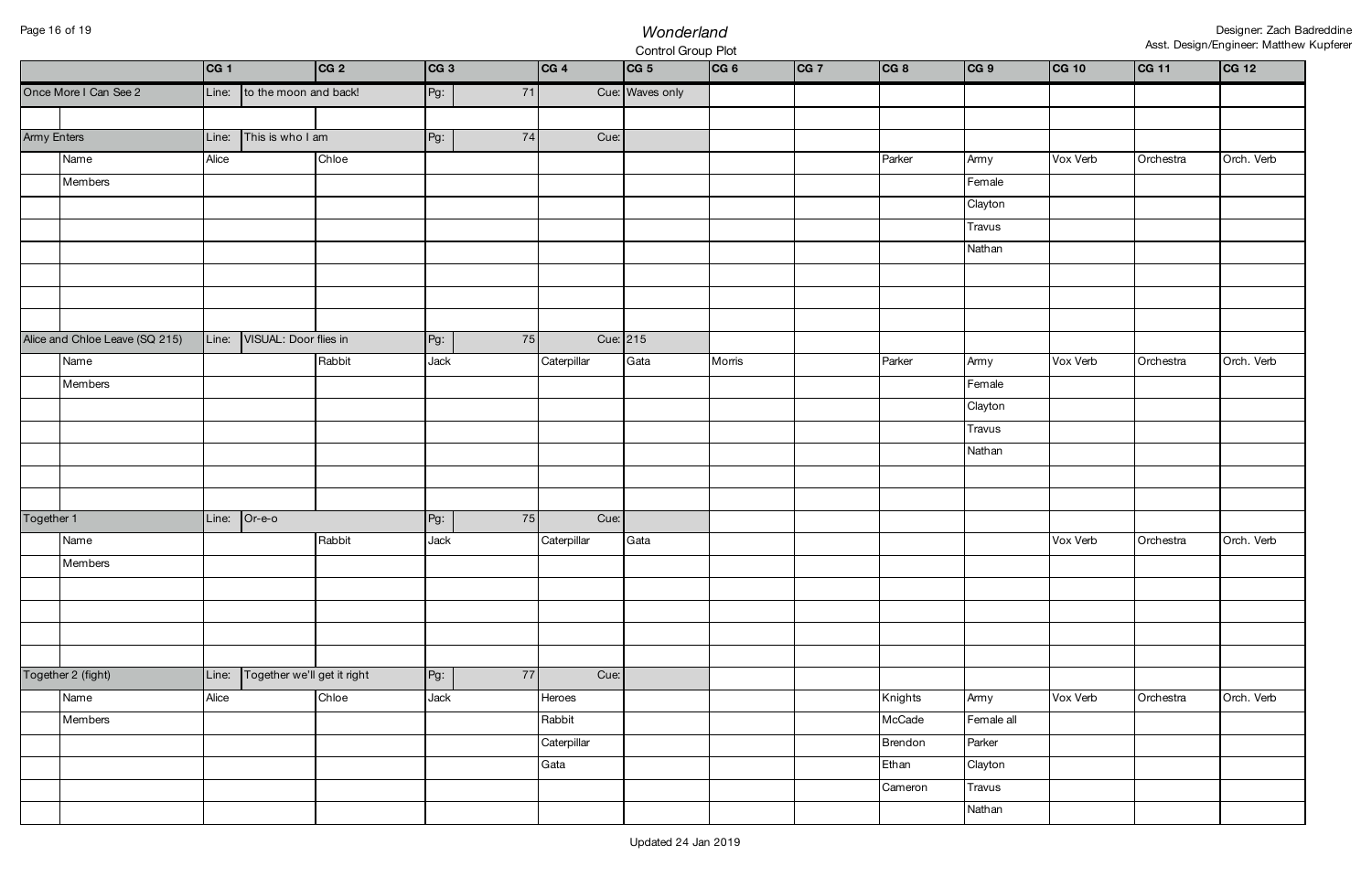# Page 17 of 19 *Wonderland* Control Group Plot

|                  |                | CG 1                               | CG 2   | CG 3         | CG 4        | CG 5        | CG 6 | CG 7 | CG 8    | CG 9   | <b>CG 10</b> | CG 11     | CG 12      |
|------------------|----------------|------------------------------------|--------|--------------|-------------|-------------|------|------|---------|--------|--------------|-----------|------------|
| Together 3       |                | *end of fight*<br>Line:            |        | 78<br>Pg:    | Cue:        |             |      |      |         |        |              |           |            |
|                  | Name           | Alice                              | Chloe  | Jack         | Heroes      |             |      |      | Knights |        | Vox Verb     | Orchestra | Orch. Verb |
|                  | Members        |                                    |        |              | Rabbit      |             |      |      | McCade  |        |              |           |            |
|                  |                |                                    |        |              | Caterpillar |             |      |      | Brendon |        |              |           |            |
|                  |                |                                    |        |              | Gata        |             |      |      | Ethan   |        |              |           |            |
|                  |                |                                    |        |              |             |             |      |      | Cameron |        |              |           |            |
|                  |                |                                    |        |              |             |             |      |      |         |        |              |           |            |
|                  |                |                                    |        |              |             |             |      |      |         |        |              |           |            |
| I Will Prevail 1 |                | With Alice in Wonderland!<br>Line: |        | $Pg$ :<br>79 | Cue:        |             |      |      |         |        |              |           |            |
|                  | Name           |                                    |        | Hatter       |             |             |      |      | Male    | Female | Vox Verb     | Orchestra | Orch. Verb |
|                  | Members        |                                    |        |              |             |             |      |      | Parker  | All    |              |           |            |
|                  |                |                                    |        |              |             |             |      |      | Clayton |        |              |           |            |
|                  |                |                                    |        |              |             |             |      |      | Travus  |        |              |           |            |
|                  |                |                                    |        |              |             |             |      |      | Nathan  |        |              |           |            |
|                  |                |                                    |        |              |             |             |      |      | Morris  |        |              |           |            |
|                  |                |                                    |        |              |             |             |      |      |         |        |              |           |            |
|                  |                |                                    |        |              |             |             |      |      |         |        |              |           |            |
|                  | The 8th Square | I Will Prevail<br>Line:            |        | $Pg$ :<br>80 | Cue:        |             |      |      |         |        |              |           |            |
|                  | Name           | Alice                              | Rabbit | Hatter       | Queen       | Heroes      |      |      | Male    | Female | Vox Verb     | Orchestra | Orch. Verb |
|                  | Members        |                                    |        |              |             | Caterpillar |      |      | Parker  | All    |              |           |            |
|                  |                |                                    |        |              |             | Gata        |      |      | Clayton |        |              |           |            |
|                  |                |                                    |        |              |             | Jack        |      |      | Travus  |        |              |           |            |
|                  |                |                                    |        |              |             |             |      |      | Nathan  |        |              |           |            |
|                  |                |                                    |        |              |             |             |      |      | Morris  |        |              |           |            |
|                  |                |                                    |        |              |             |             |      |      |         |        |              |           |            |
|                  |                |                                    |        |              |             |             |      |      |         |        |              |           |            |
| I Will Prevail 2 |                | Line: Good luck, you'll need it    |        | $Pg$ :<br>81 | Cue:        |             |      |      |         |        |              |           |            |
|                  | Name           |                                    |        | Hatter       |             |             |      |      | Male    | Female | Vox Verb     | Orchestra | Orch. Verb |
|                  | Members        |                                    |        |              |             |             |      |      | Parker  | All    |              |           |            |
|                  |                |                                    |        |              |             |             |      |      | Clayton |        |              |           |            |
|                  |                |                                    |        |              |             |             |      |      | Travus  |        |              |           |            |
|                  |                |                                    |        |              |             |             |      |      | Nathan  |        |              |           |            |
|                  |                |                                    |        |              |             |             |      |      | Morris  |        |              |           |            |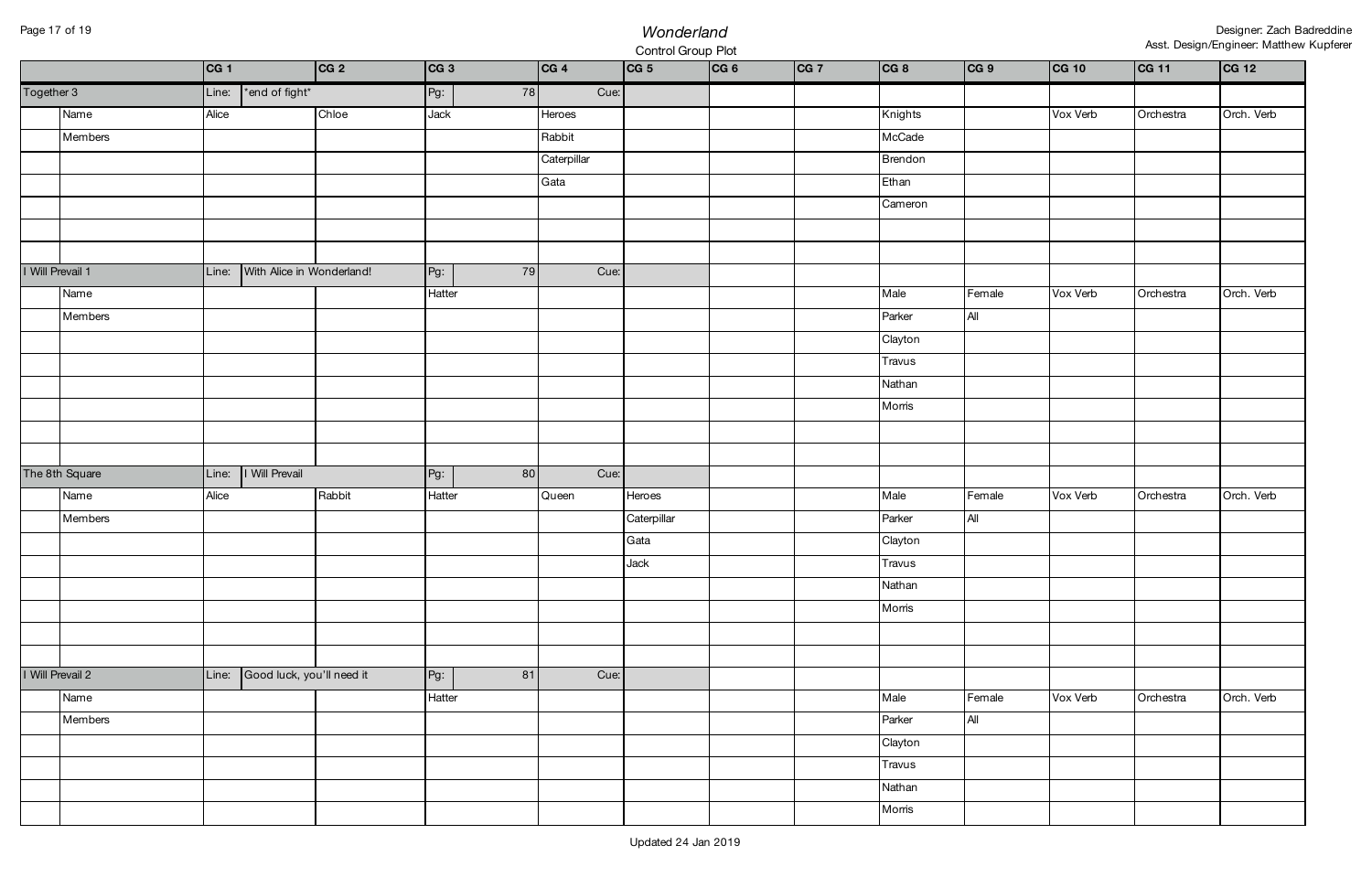# Page 18 of 19 *Wonderland* Control Group Plot

|          |                             | CG 1  |                           | CG 2                                  | CG 3         | CG 4        | CG 5        | CG 6   | CG 7 | CG 8    | CG 9   | CG 10    | CG 11     | CG 12      |
|----------|-----------------------------|-------|---------------------------|---------------------------------------|--------------|-------------|-------------|--------|------|---------|--------|----------|-----------|------------|
|          | Hatter takes Queen's Knight |       | Line:   I will prevail!   |                                       | Pg:<br>82    | Cue:        |             |        |      |         |        |          |           |            |
|          | Name                        | Alice |                           | Chloe                                 | Hatter       | Queen       | Heroes      | Morris | Jack | Male    | Female | Vox Verb | Orchestra | Orch. Verb |
|          | Members                     |       |                           |                                       |              |             | Caterpillar |        |      | Parker  | All    |          |           |            |
|          |                             |       |                           |                                       |              |             | Gata        |        |      | Clayton |        |          |           |            |
|          |                             |       |                           |                                       |              |             |             |        |      | Travus  |        |          |           |            |
|          |                             |       |                           |                                       |              |             | Rabbit      |        |      | Nathan  |        |          |           |            |
|          |                             |       |                           |                                       |              |             |             |        |      |         |        |          |           |            |
|          |                             |       |                           |                                       |              |             |             |        |      |         |        |          |           |            |
|          |                             |       |                           |                                       |              |             |             |        |      |         |        |          |           |            |
|          | SQ 237 (Hatter Screams)     | Line: |                           | VISUAL: Hatter gets dragged off       | Pg:<br>83    | Cue:        |             |        |      |         |        |          |           |            |
|          |                             |       |                           |                                       |              |             |             |        |      |         |        |          |           |            |
| Heroes 1 |                             | Line: | It has to work            |                                       | Pg:<br>83    | Cue:        |             |        |      |         |        |          |           |            |
|          | Name                        | Alice |                           | Chloe                                 | Rabbit       | Caterpillar | Gata        |        |      |         |        | Vox Verb | Orchestra | Orch. Verb |
|          | Members                     |       |                           |                                       |              |             |             |        |      |         |        |          |           |            |
|          |                             |       |                           |                                       |              |             |             |        |      |         |        |          |           |            |
|          |                             |       |                           |                                       |              |             |             |        |      |         |        |          |           |            |
|          |                             |       |                           |                                       |              |             |             |        |      |         |        |          |           |            |
|          |                             |       |                           |                                       |              |             |             |        |      |         |        |          |           |            |
|          |                             |       |                           |                                       |              |             |             |        |      |         |        |          |           |            |
|          |                             |       |                           |                                       |              |             |             |        |      |         |        |          |           |            |
|          | SQ 240 (Watch Wind 1)       | Line: | VISUAL: Alice winds watch |                                       | Pg:<br>84    | Cue: 240    |             |        |      |         |        |          |           |            |
|          |                             |       |                           |                                       |              |             |             |        |      |         |        |          |           |            |
|          | SQ 245 (Watch Wind 2)       |       |                           | Line: VISUAL: Alice winds watch again | $Pg$ :<br>84 | Cue: 245    |             |        |      |         |        |          |           |            |
|          |                             |       |                           |                                       |              |             |             |        |      |         |        |          |           |            |
| Heroes 2 |                             | Line: | So it goes                |                                       | Pg:<br>84    | Cue:        |             |        |      |         |        |          |           |            |
|          | Name                        | Alice |                           | Chloe                                 | Heroes       |             |             |        |      | Male    | Female | Vox Verb | Orchestra | Orch. Verb |
|          | Members                     |       |                           |                                       | Rabbit       |             |             |        |      | All     | All    |          |           |            |
|          |                             |       |                           |                                       | Caterpillar  |             |             |        |      |         |        |          |           |            |
|          |                             |       |                           |                                       | Gata         |             |             |        |      |         |        |          |           |            |
|          |                             |       |                           |                                       |              |             |             |        |      |         |        |          |           |            |
|          |                             |       |                           |                                       |              |             |             |        |      |         |        |          |           |            |
|          |                             |       |                           |                                       |              |             |             |        |      |         |        |          |           |            |
|          |                             |       |                           |                                       |              |             |             |        |      |         |        |          |           |            |